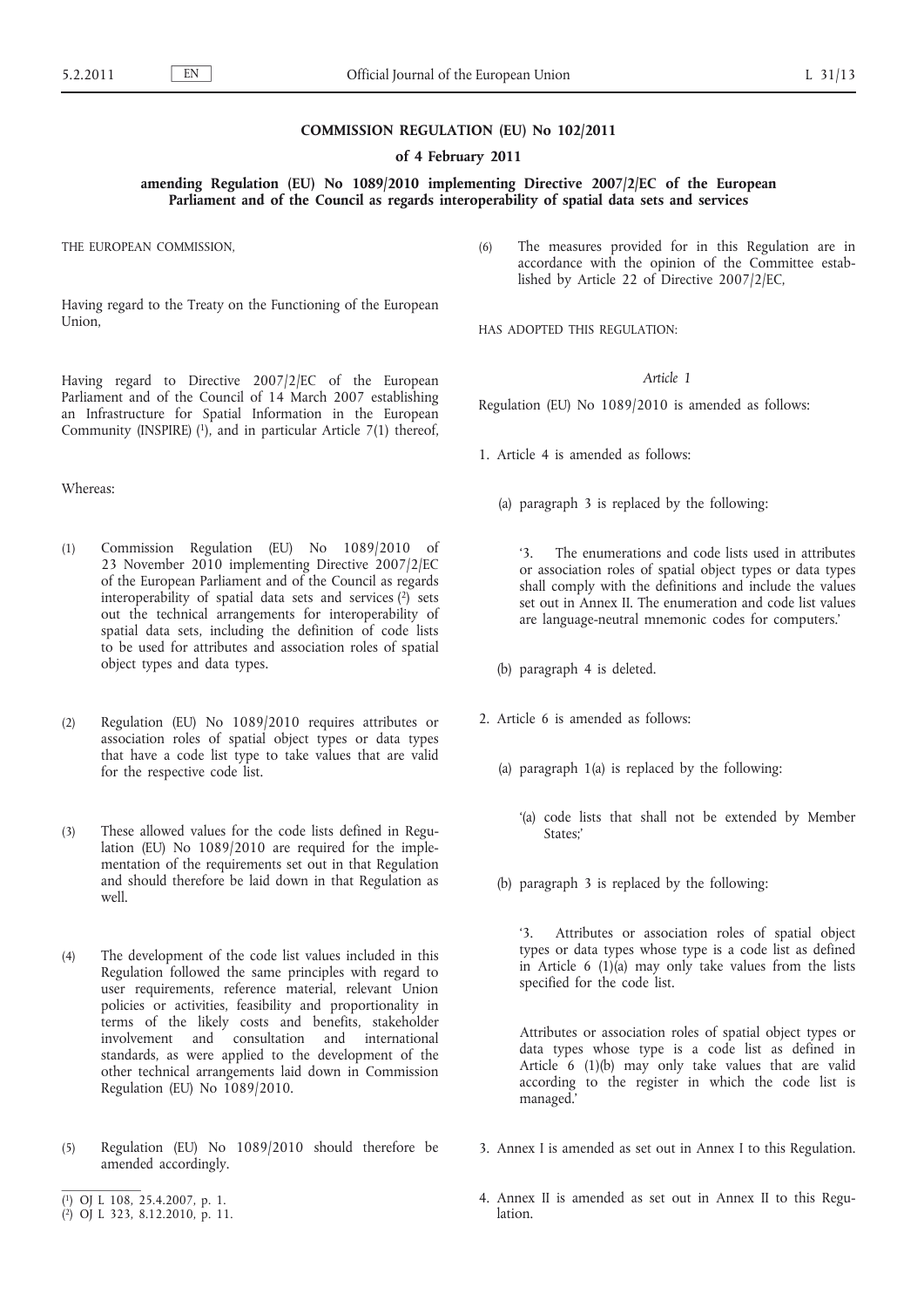## *Article 2*

## **Entry into force**

This Regulation shall enter into force on the twentieth day following its publication in the *Official Journal of the European Union*.

This Regulation shall be binding in its entirety and directly applicable in all Member States.

Done at Brussels, 4 February 2011.

*For the Commission The President* José Manuel BARROSO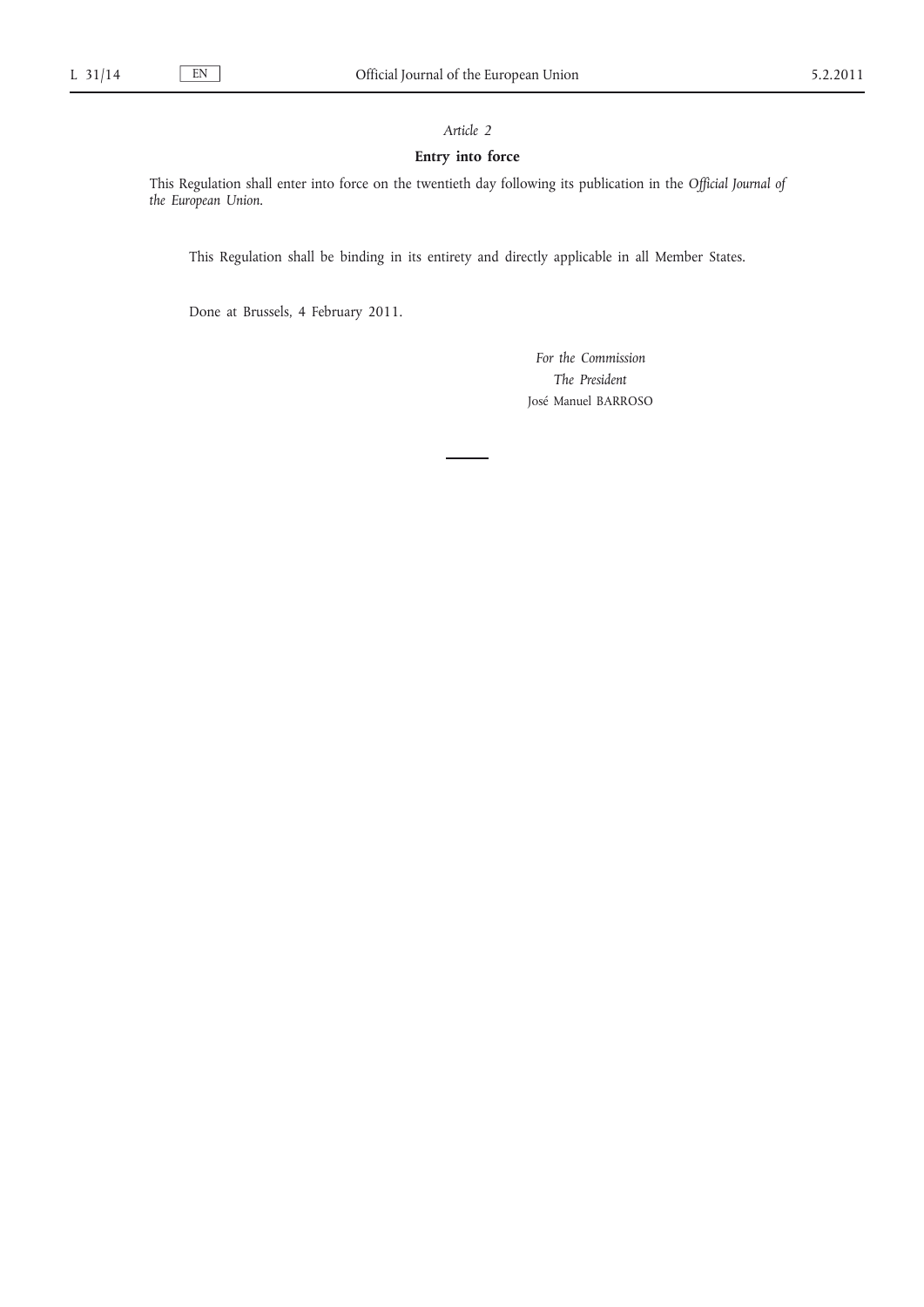## *ANNEX I*

Annex I to Regulation (EU) No 1089/2010 is amended as follows:

- 1. All occurrences of 'This code list shall be managed in a common code list register.' are replaced by 'This code list shall not be extended by Member States.'
- 2. In point 4.1, the following table is added:

# **Allowed values for the code list ConditionOfFacilityValue**

| Value             | Definition                                                                                                                                               |  |  |
|-------------------|----------------------------------------------------------------------------------------------------------------------------------------------------------|--|--|
| disused           | The facility is not used.                                                                                                                                |  |  |
| functional        | The facility is functional.                                                                                                                              |  |  |
| projected         | The facility is being designed. Construction has not yet started.                                                                                        |  |  |
| underConstruction | The facility is under construction and not yet functional. This applies only to the<br>initial construction of the facility and not to maintenance work. |  |  |

3. In point 4.2, the following paragraphs are added:

'This code list shall not be extended by Member States.

The allowed values for this code list are the two-letter country codes listed in the Interinstitutional style guide published by the Publications Office of the European Union.'

4. In point 5.3.1, the following table is added:

### **Allowed values for the code list ConnectionTypeValue**

| Value                | Definition                                                                                                                                                                                                                                              |
|----------------------|---------------------------------------------------------------------------------------------------------------------------------------------------------------------------------------------------------------------------------------------------------|
| crossBorderConnected | Connection between two network elements in different networks of the same type,<br>but in adjacent areas. The referenced network elements represent the different, but<br>spatially connected real-world phenomena.                                     |
| crossBorderIdentical | Connection between two network elements in different networks of the same type,<br>but in adjacent areas. The referenced network elements represent the same real-world<br>phenomena.                                                                   |
| intermodal           | Connection between two network elements in different transport networks that use a<br>different transport mode. The connection represents a possibility for the transported<br>media (people, goods, etc) to change from one transport mode to another. |

5. In point 5.3.2, the following table is added:

**Allowed values for the code list LinkDirectionValue**

| Value               | Definition                             |  |  |
|---------------------|----------------------------------------|--|--|
| bothDirections      | In both directions.                    |  |  |
| inDirection         | In direction of the link.              |  |  |
| inOppositeDirection | In the opposite direction of the link. |  |  |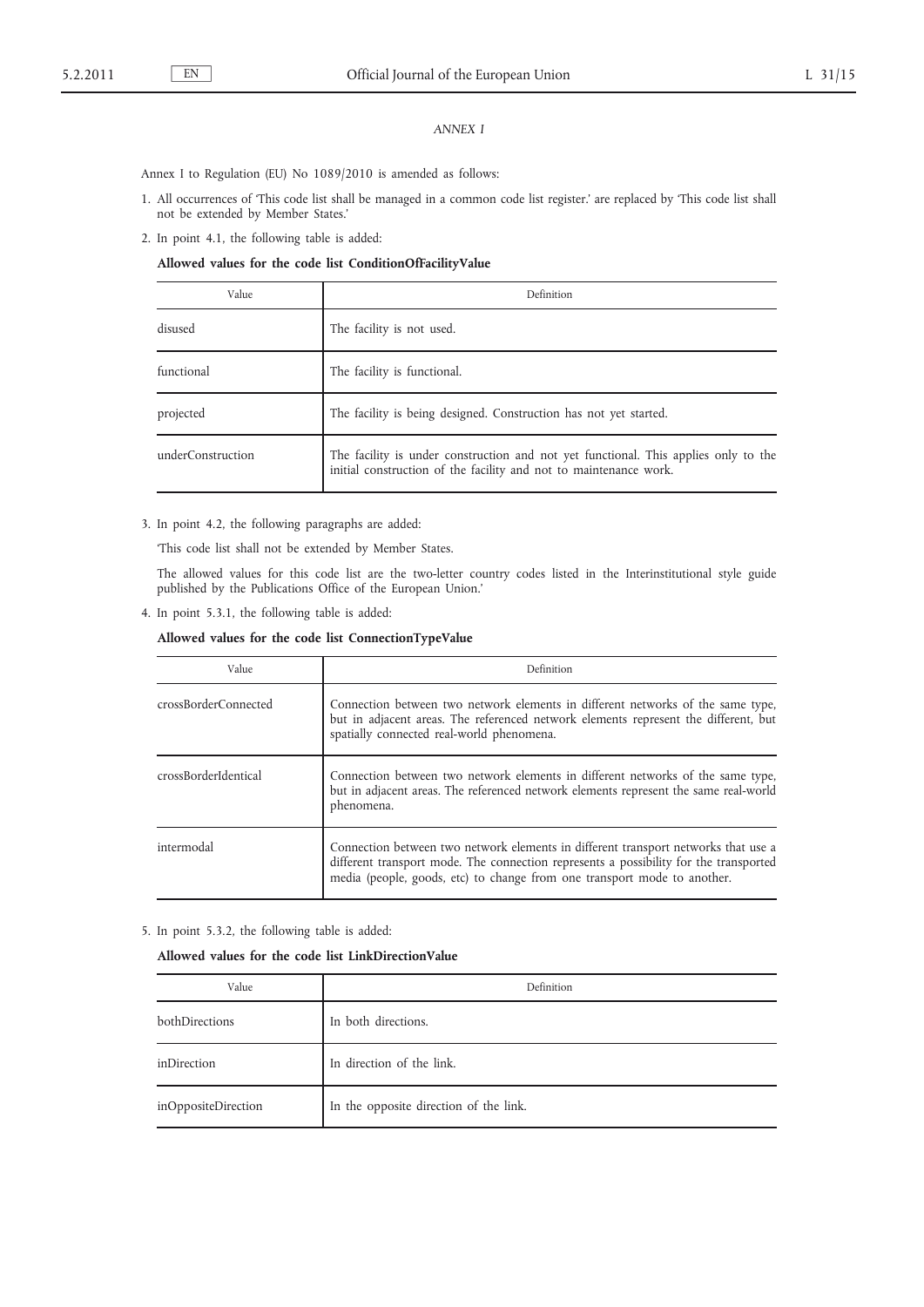## *ANNEX II*

Annex II to Regulation (EU) No 1089/2010 is amended as follows:

- 1. All occurrences of 'This code list shall be managed in a common code list register.' are replaced by 'This code list shall not be extended by Member States.'
- 2. In point 3.3.1, the following table is added:

### **Allowed values for the code list GrammaticalGenderValue**

| Value     | Definition                                                               |  |  |
|-----------|--------------------------------------------------------------------------|--|--|
| common    | 'Common' grammatical gender (the merging of 'masculine' and 'feminine'). |  |  |
| feminine  | Feminine grammatical gender.                                             |  |  |
| masculine | Masculine grammatical gender.                                            |  |  |
| neuter    | Neuter grammatical gender.                                               |  |  |

3. In point 3.3.2, the following table is added:

### **Allowed values for the code list GrammaticalNumberValue**

| Value                                | Definition                   |  |
|--------------------------------------|------------------------------|--|
| Dual grammatical number.<br>dual     |                              |  |
| Plural grammatical number.<br>plural |                              |  |
| singular                             | Singular grammatical number. |  |

4. In point 3.3.3, the following table is added:

## **Allowed values for the code list NameStatusValue**

| Value        | Definition                                                                                                                               |  |
|--------------|------------------------------------------------------------------------------------------------------------------------------------------|--|
| historical   | Historical name not in current use.                                                                                                      |  |
| official     | Name in current use and officially approved or established by legislation.                                                               |  |
| other        | Current, but not official, nor approved name.                                                                                            |  |
| standardised | Name in current use and accepted or recommended by a body assigned advisory<br>function and/or power of decision in matters of toponymy. |  |

5. In point 3.3.4, the following table is added:

|  |  |  |  |  |  | Allowed values for the code list NamedPlaceTypeValue |  |
|--|--|--|--|--|--|------------------------------------------------------|--|
|--|--|--|--|--|--|------------------------------------------------------|--|

| Value              | Definition                                                                                                                                                                                         |  |  |
|--------------------|----------------------------------------------------------------------------------------------------------------------------------------------------------------------------------------------------|--|--|
| administrativeUnit | Units of administration, dividing areas where Member States have and/or exercise<br>jurisdictional rights, for local, regional and national governance, separated by<br>administrative boundaries. |  |  |
| building           | Geographical location of buildings.                                                                                                                                                                |  |  |
| hydrography        | Hydrographic elements, including marine areas and all other water bodies and<br>items related to them, including river basins and sub-basins.                                                      |  |  |
| landcover          | Physical and biological cover of the earth's surface including artificial surfaces,<br>agricultural areas, forests, (semi-)natural areas, wetlands.                                                |  |  |
| landform           | Geomorphologic terrain feature.                                                                                                                                                                    |  |  |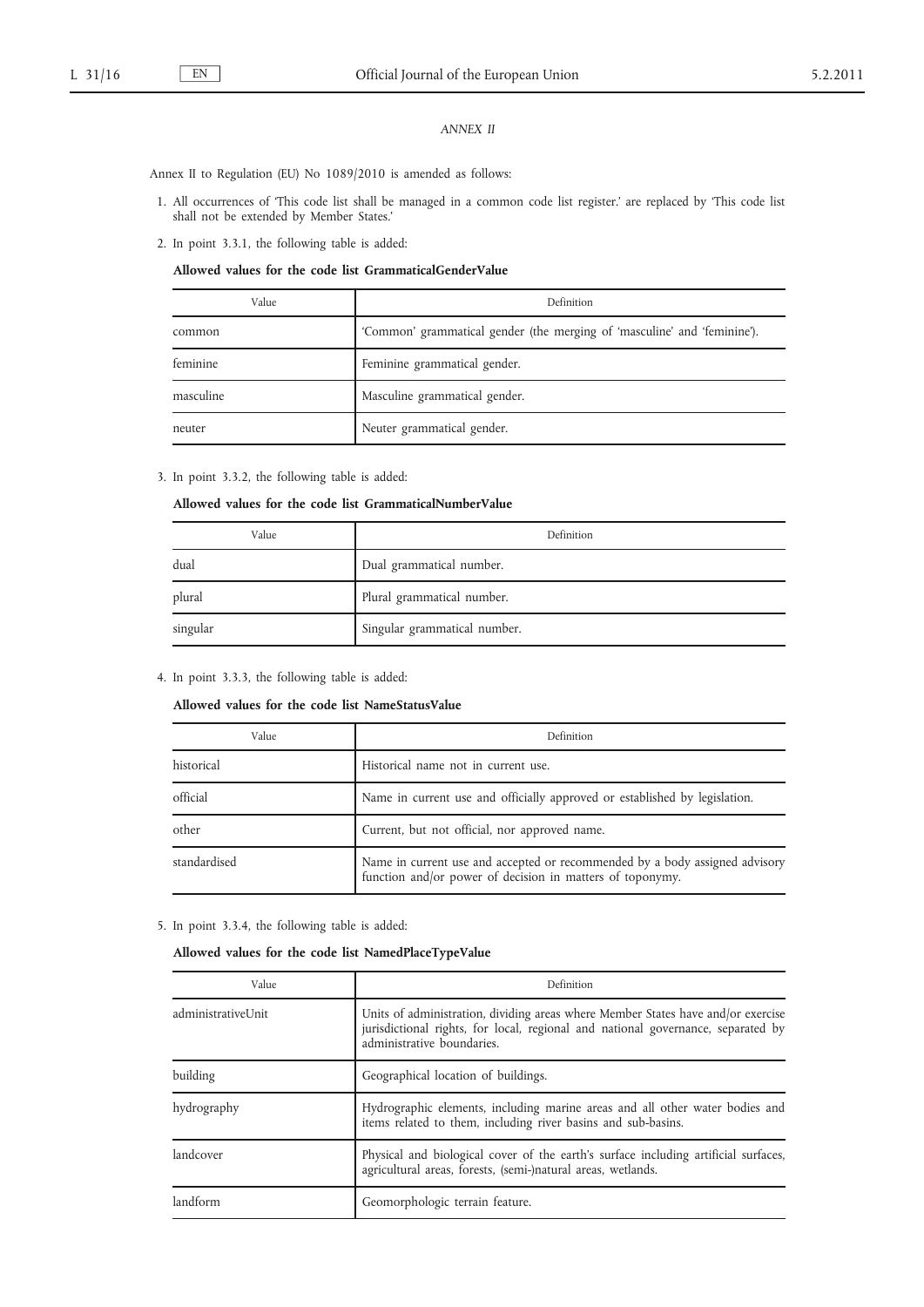| Value            | Definition                                                                                                                                               |  |  |
|------------------|----------------------------------------------------------------------------------------------------------------------------------------------------------|--|--|
| other            | A spatial object not included in the other types of the code list.                                                                                       |  |  |
| populatedPlace   | A place inhabited by people.                                                                                                                             |  |  |
| protectedSite    | Area designated or managed within a framework of international, Community<br>and Member States' legislation to achieve specific conservation objectives. |  |  |
| transportNetwork | Road, rail, air, water and cable transport networks and related infrastructure.<br>Includes links between different networks.                            |  |  |

# 6. In point 3.3.5, the following table is added:

### **Allowed values for the code list NativenessValue**

| Value   | Definition                                                                                                                                                                                                                                  |
|---------|---------------------------------------------------------------------------------------------------------------------------------------------------------------------------------------------------------------------------------------------|
| endonym | Name for a geographical feature in an official or well-established language<br>occurring in that area where the feature is situated.                                                                                                        |
| exonym  | Name used in a specific language for a geographical feature situated outside the area where that language is widely spoken, and differing in form from the<br>respective endonym(s) in the area where the geographical feature is situated. |

## 7. In point 4.4.1, the following table is added:

## **Allowed values for the code list AdministrativeHierarchyLevel**

| Value    | Definition                                                              |
|----------|-------------------------------------------------------------------------|
| 1stOrder | Highest level in the national administrative hierarchy (country level). |
| 2ndOrder | 2 <sup>nd</sup> level in the national administrative hierarchy.         |
| 3rdOrder | 3 <sup>rd</sup> level in the national administrative hierarchy.         |
| 4thOrder | 4 <sup>th</sup> level in the national administrative hierarchy.         |
| 5thOrder | 5 <sup>th</sup> level in the national administrative hierarchy.         |
| 6thOrder | 6 <sup>th</sup> level in the national administrative hierarchy.         |

8. In point 5.4.1, the following table is added:

### **Allowed values for the code list GeometryMethodValue**

| Value           | Definition                                                                                                            |  |  |
|-----------------|-----------------------------------------------------------------------------------------------------------------------|--|--|
| byAdministrator | Decided and recorded manually by the official body responsible for address<br>allocation or by the dataset custodian. |  |  |
| byOtherParty    | Decided and recorded manually by another party.                                                                       |  |  |
| fromFeature     | Derived automatically from another INSPIRE spatial object which is related to<br>the address or address component.    |  |  |

# 9. In point 5.4.2, the following table is added:

# **Allowed values for the code list GeometrySpecificationValue**

| Value             | Definition                                                          |
|-------------------|---------------------------------------------------------------------|
| addressArea       | Position derived from the related address area.                     |
| adminUnit1stOrder | Position derived from the related administrative unit of 1st order. |
| adminUnit2ndOrder | Position derived from the related administrative unit of 2nd order. |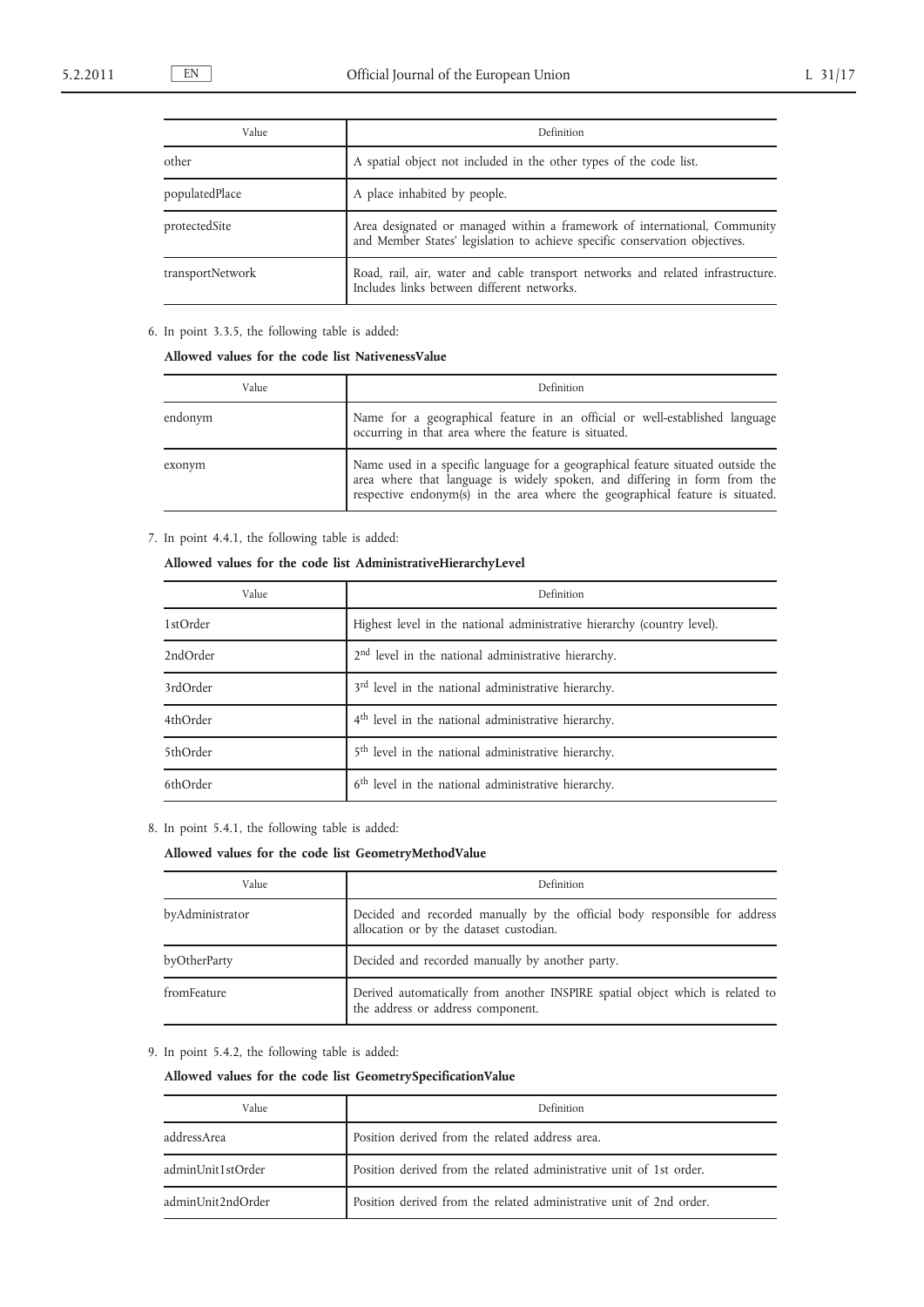| Value              | Definition                                                           |
|--------------------|----------------------------------------------------------------------|
| adminUnit3rdOrder  | Position derived from the related administrative unit of 3rd order.  |
| adminUnit4thOrder  | Position derived from the related administrative unit of 4th order.  |
| adminUnit5thOrder  | Position derived from the related administrative unit of 5th order.  |
| adminUnit6thOrder  | Position derived from the related administrative unit of 6th order.  |
| building           | Position aims at identifying the related building.                   |
| entrance           | Position aims at identifying the entrance door or gate.              |
| parcel             | Position aims at identifying the related land parcel.                |
| postalDelivery     | Position aims at identifying a postal delivery point.                |
| postalDescriptor   | Position derived from the related postcode area.                     |
| segment            | Position derived from the related segment of a thoroughfare.         |
| thoroughfareAccess | Position aims at identifying the access point from the thoroughfare. |
| utilityService     | Position aims at identifying a point of utility service.             |

# 10. In point 5.4.3, the following table is added:

# **Allowed values for the code list LocatorDesignatorTypeValue**

| Value                      | Definition                                                                                                                                     |
|----------------------------|------------------------------------------------------------------------------------------------------------------------------------------------|
| addressIdentifierGeneral   | Address identifier composed by numbers and/or characters.                                                                                      |
| addressNumber              | Address identifier composed only by numbers.                                                                                                   |
| addressNumber2ndExtension  | Second extension to the address number.                                                                                                        |
| addressNumberExtension     | Extension to the address number.                                                                                                               |
| buildingIdentifier         | Building identifier composed by numbers and/or characters.                                                                                     |
| buildingIdentifierPrefix   | Prefix to the building number.                                                                                                                 |
| cornerAddress1stIdentifier | Address identifier related to the primary thoroughfare name in a corner address.                                                               |
| cornerAddress2ndIdentifier | Address identifier related to the secondary thoroughfare name in a corner<br>address.                                                          |
| entranceDoorIdentifier     | Identifier for an entrance door, entrance gate, or covered entranceway.                                                                        |
| floorIdentifier            | Identifier of a floor or level inside a building.                                                                                              |
| kilometrePoint             | A mark on a road whose number identifies the existing distance between the<br>origin point of the road and that mark, measured along the road. |
| postalDeliveryIdentifier   | Identifier of a postal delivery point.                                                                                                         |
| staircaseIdentifier        | Identifier for a staircase, normally inside a building.                                                                                        |
| unitIdentifier             | Identifier of a door, dwelling, suite or room inside a building.                                                                               |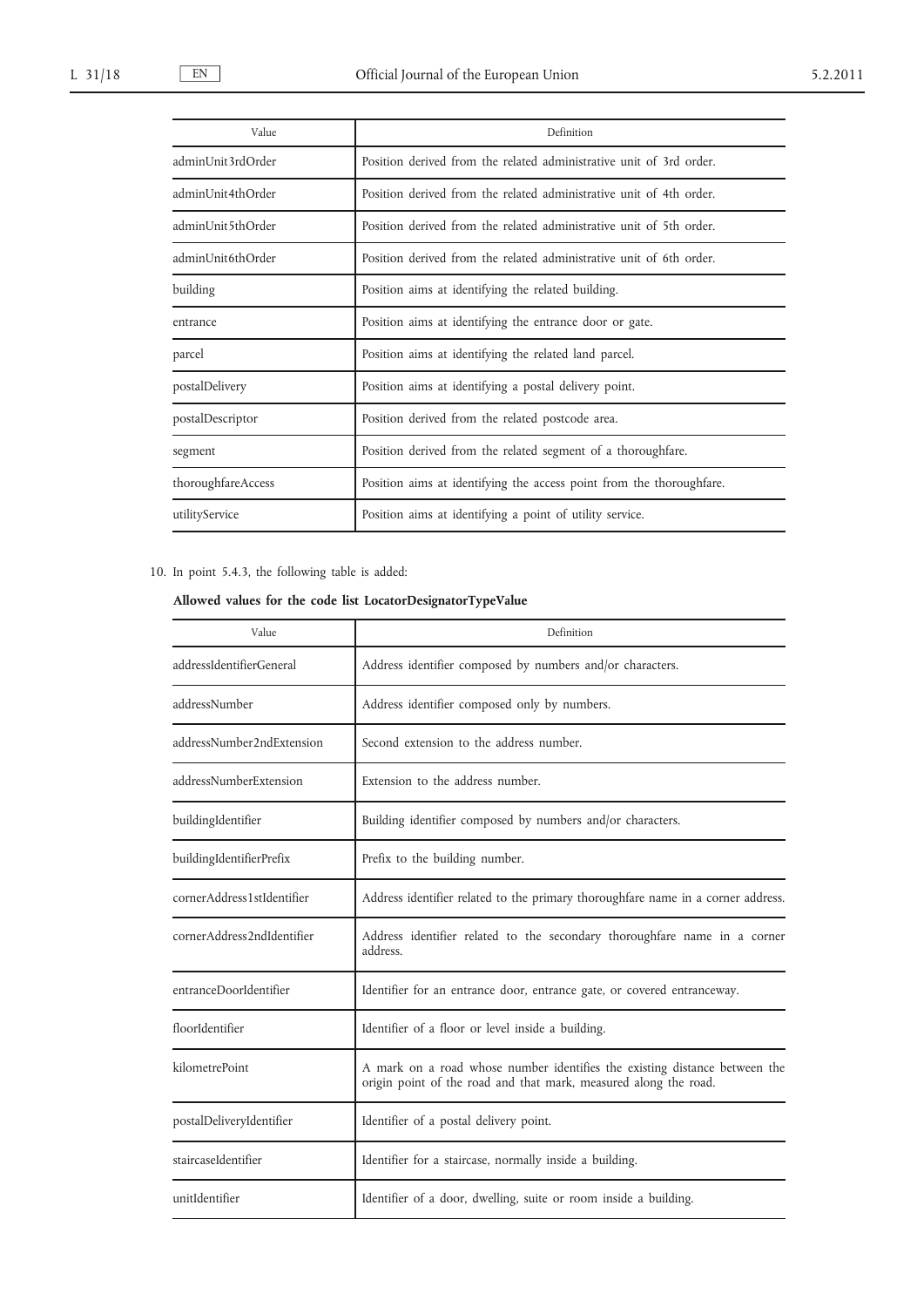## 11. In point 5.4.4, the following table is added:

## **Allowed values for the code list LocatorLevelValue**

| Value               | Definition                                                                                                                                               |
|---------------------|----------------------------------------------------------------------------------------------------------------------------------------------------------|
| accessLevel         | The locator identifies a specific access to a plot of land, building or similar by<br>use of an entrance number or similar identifier.                   |
| postalDeliveryPoint | The locator identifies a postal delivery point.                                                                                                          |
| siteLevel           | The locator identifies a specific plot of land, building or similar property by use<br>of an address number, building number, building or property name. |
| unitLevel           | The locator identifies a specific part of a building.                                                                                                    |

## 12. In point 5.4.5, the following table is added:

# **Allowed values for the code list LocatorNameTypeValue**

| Value              | Definition                                                            |
|--------------------|-----------------------------------------------------------------------|
| buildingName       | Name of building or part of building.                                 |
| descriptiveLocator | Narrative, textual description of the location or addressable object. |
| roomName           | Identifier of a dwelling, suite or room inside a building.            |
| siteName           | Name of real estate, building complex or site.                        |

### 13. In point 5.4.6, the following table is added:

## **Allowed values for the code list PartTypeValue**

| Value      | Definition                                                                                                                    |
|------------|-------------------------------------------------------------------------------------------------------------------------------|
| name       | The part of name constitutes the core or root of the thoroughfare name.                                                       |
| namePrefix | The part of name is used to separate connecting words without sorting<br>significance from the core of the thoroughfare name. |
| qualifier  | The part of name qualifies the thoroughfare name.                                                                             |
| type       | The part of name indicates the category or type of thoroughfare.                                                              |

14. In point 5.4.7, the following table is added:

### **Allowed values for the code list StatusValue**

| Value       | Definition                                                                                                                                                                                                        |
|-------------|-------------------------------------------------------------------------------------------------------------------------------------------------------------------------------------------------------------------|
| alternative | An address or address component in common use but different from the master<br>address or address component as determined by the official body responsible for<br>address allocation or by the dataset custodian. |
| current     | Current and valid address or address component according to official body<br>responsible for address allocation or deemed, by the dataset custodian, to be<br>the most appropriate, commonly used address.        |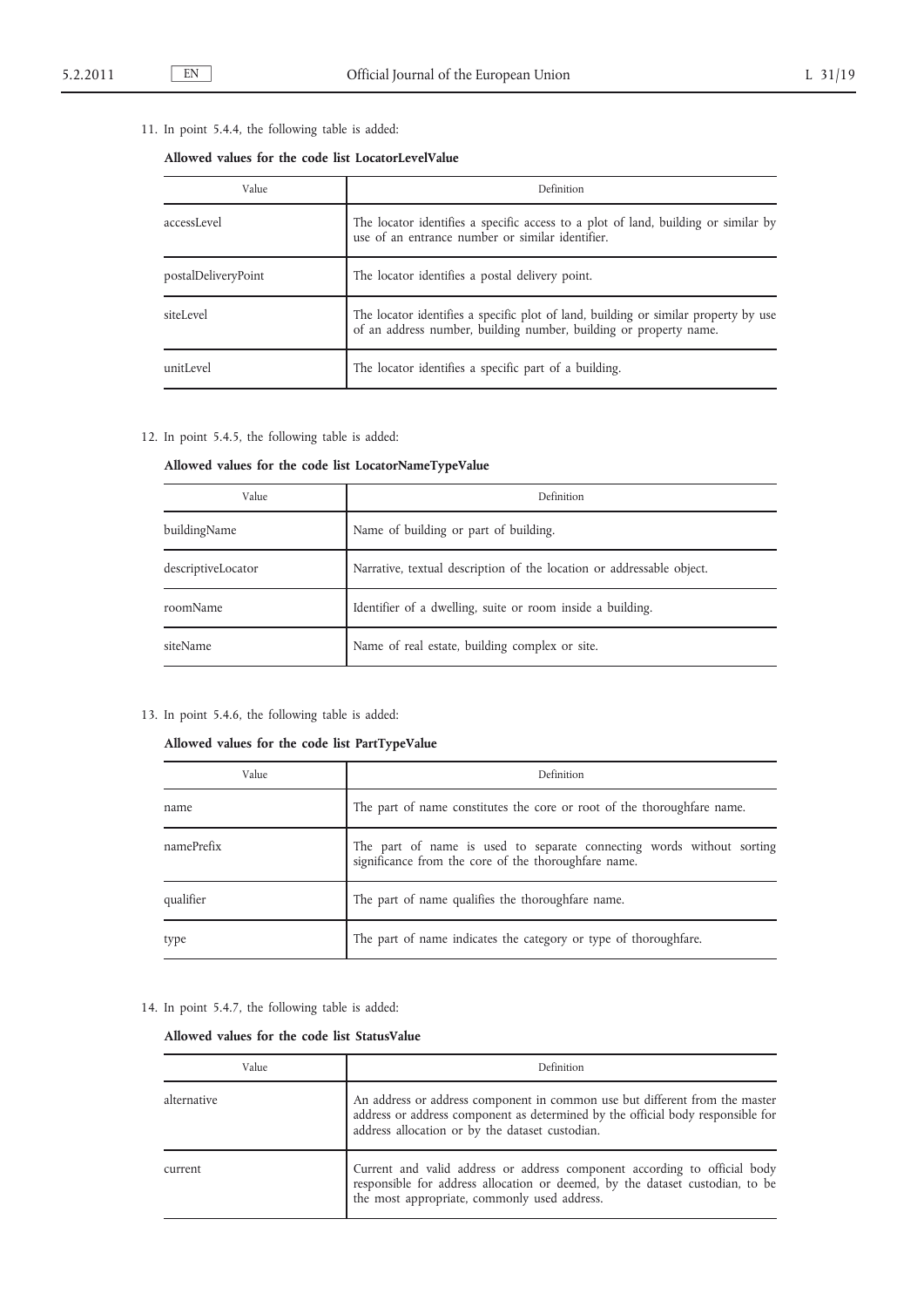| Value    | Definition                                                                                                                                                      |
|----------|-----------------------------------------------------------------------------------------------------------------------------------------------------------------|
| proposed | An address or address component awaiting approval by the dataset custodian or<br>official body responsible for address allocation.                              |
| reserved | An address or address component approved by the official body responsible for<br>address allocation or by the dataset custodian, but yet to be implemented.     |
| retired  | An address or address component no longer in every day use or abolished by the<br>official body responsible for address allocation or by the dataset custodian. |

#### 15. In point 6.2.1, the following table is added:

### **Allowed values for the code list CadastralZoningLevelValue**

| Value    | Definition                                                                                                       |
|----------|------------------------------------------------------------------------------------------------------------------|
| 1stOrder | Uppermost level (largest areas) in the hierarchy of cadastral zonings, equal or<br>equivalent to municipalities. |
| 2ndOrder | Second level in the hierarchy of cadastral zonings.                                                              |
| 3rdOrder | Third level in the hierarchy of cadastral zonings.                                                               |

## 16. In point 7.1, the following paragraphs are added:

- '— "Area Navigation (RNAV)" means a method of navigation which permits aircraft operation on any desired flight path within the coverage of station-referenced navigation aids or within the limits of the capability of selfcontained aids, or a combination of both,
- "TACAN Navigation" means a method of navigation which permits aircraft operation on any desired flight path within the coverage of station-referenced Tactical Air Navigation Beacon (TACAN) navigation aids.'
- 17. In point 7.3.3.1, the following table is added:

#### **Allowed values for the code list AccessRestrictionValue**

| Value                | Definition                                                                                                               |
|----------------------|--------------------------------------------------------------------------------------------------------------------------|
| forbiddenLegally     | Access to the transport element is forbidden by law.                                                                     |
| physicallyImpossible | Access to the transport element is physically impossible due to the presence of<br>barriers or other physical obstacles. |
| private              | Access to the transport element is restricted because it is privately owned.                                             |
| publicAccess         | The transport element is open to public access.                                                                          |
| seasonal             | Access to the transport element depends on the season.                                                                   |
| toll                 | Access to the transport element is subject to toll.                                                                      |

#### 18. In point 7.3.3.2, the following table is added:

### **Allowed values for the code list RestrictionTypeValue**

| Value                   | Definition                                                                         |
|-------------------------|------------------------------------------------------------------------------------|
| maximumDoubleAxleWeight | The maximum weight per double axle of a vehicle allowed at a transport<br>element. |
| maximumDraught          | The maximum draught of a vehicle allowed on a transport element.                   |
| maximumFlightLevel      | The maximum flight level allowed for a vehicle at a transport element.             |
| maximumHeight           | The maximum height of a vehicle which can pass under another object.               |
| maximumLength           | The maximum length of a vehicle allowed at a transport element.                    |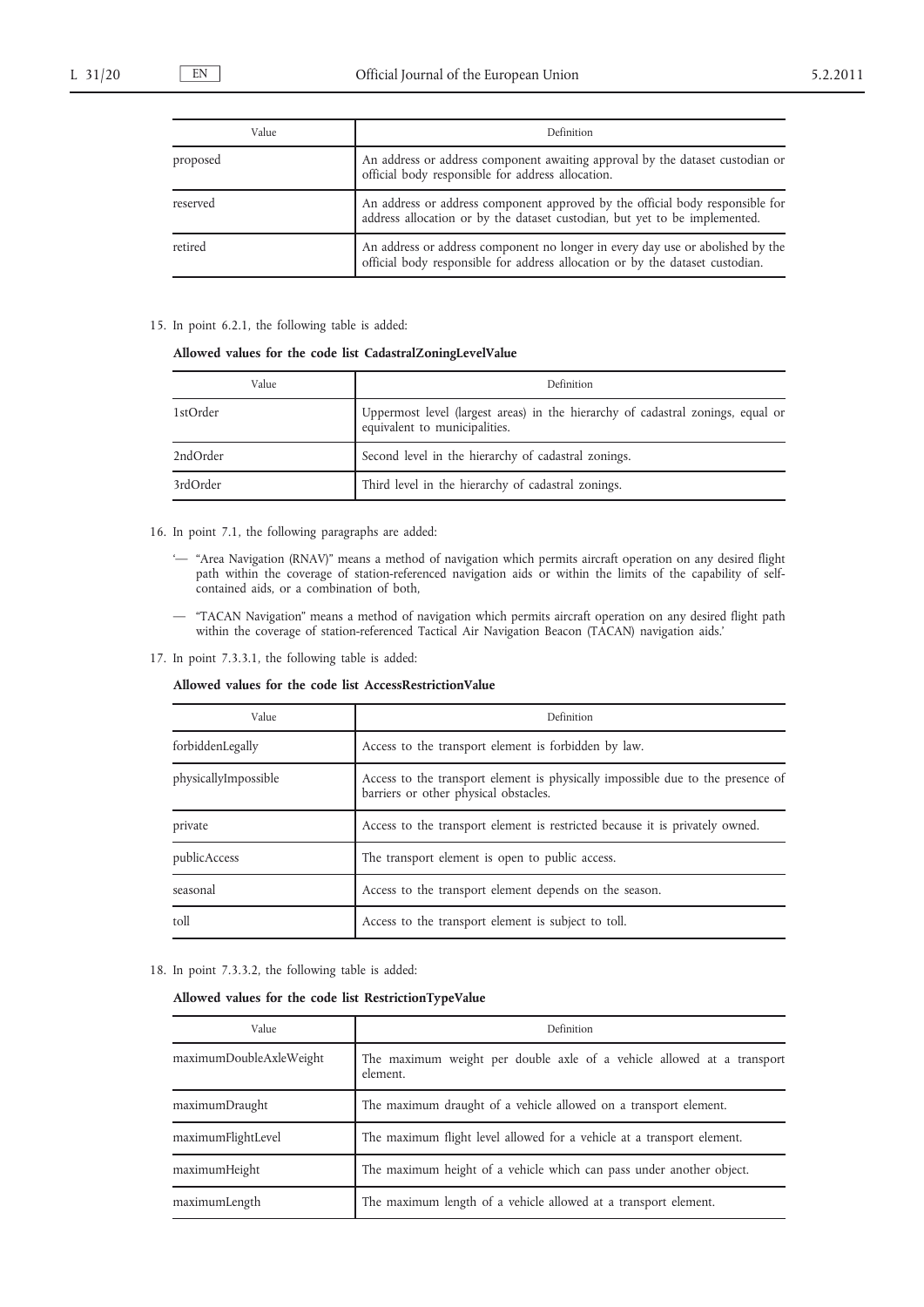| Value                   | Definition                                                                      |
|-------------------------|---------------------------------------------------------------------------------|
| maximumSingleAxleWeight | The maximum weight per single axle of a vehicle allowed at a transport element. |
| maximumTotalWeight      | The maximum total weight of a vehicle allowed at a transport element.           |
| maximumTripleAxleWeight | The maximum weight per triple axle of a vehicle allowed at a transport element. |
| maximumWidth            | The maximum width of a vehicle allowed on a transport element.                  |
| minimumFlightLevel      | The minimum flight level allowed for a vehicle at a transport element.          |

19. In point 7.4.2.1, the following table is added:

## **Allowed values for the code list AerodromeCategoryValue**

| Value            | Definition                                                |
|------------------|-----------------------------------------------------------|
| domesticNational | Aerodrome serving domestic national air traffic services. |
| domesticRegional | Aerodrome serving domestic regional air traffic services. |
| international    | Aerodrome serving international air traffic services.     |

20. In point 7.4.2.2, the following table is added:

### **Allowed values for the code list AerodromeTypeValue**

| Value             | Definition                            |
|-------------------|---------------------------------------|
| aerodromeHeliport | Aerodrome with heliport landing area. |
| aerodromeOnly     | Aerodrome only.                       |
| heliportOnly      | Heliport only.                        |
| landingSite       | Landing site.                         |

21. In point 7.4.2.3, the following table is added:

## **Allowed values for the code list AirRouteLinkClassValue**

| Value        | Definition                                                                                                                             |
|--------------|----------------------------------------------------------------------------------------------------------------------------------------|
| conventional | Conventional navigation route: An air route which does neither use Area Navi-<br>gation nor TACAN navigation for air traffic services. |
| <b>RNAV</b>  | Area navigation route: An air route which uses Area Navigation (RNAV) for air<br>traffic services.                                     |
| <b>TACAN</b> | TACAN route: An air route which uses TACAN Navigation for air traffic services.                                                        |

22. In point 7.4.2.4, the following table is added:

# **Allowed values for the code list AirRouteTypeValue**

| Value      | Definition                                             |
|------------|--------------------------------------------------------|
| <b>ATS</b> | ATS Route as described in ICAO Annex 11.               |
| <b>NAT</b> | North Atlantic Track (part of Organized Track System). |

23. In point 7.4.2.5, the following table is added:

### **Allowed values for the code list AirUseRestrictionValue**

| Value                | Definition                                                            |
|----------------------|-----------------------------------------------------------------------|
| reservedForMilitary  | The air network object is exclusively for military use.               |
| temporalRestrictions | The temporal restrictions apply to the use of the air network object. |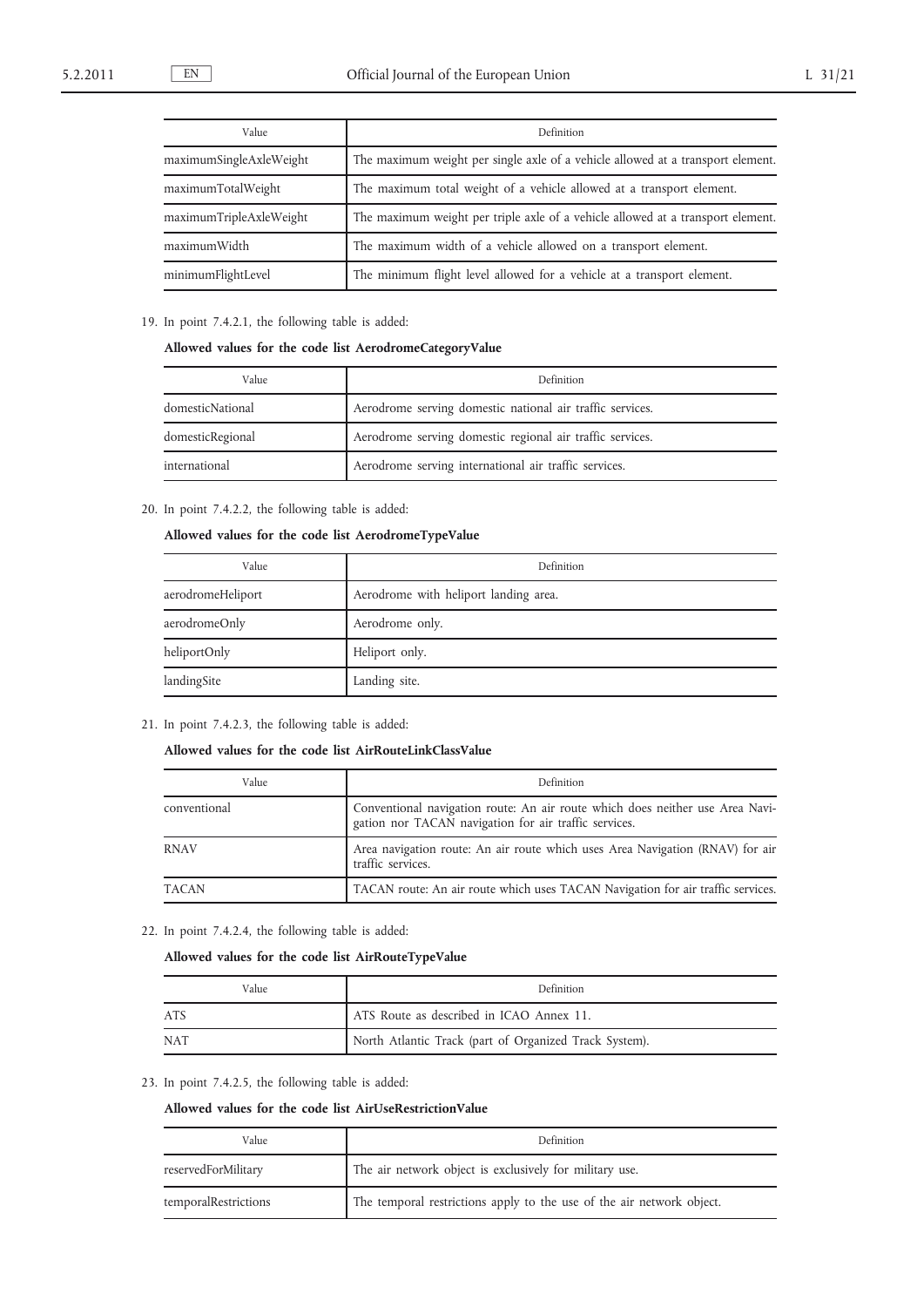# 24. In point 7.4.2.6, the following table is added:

# **Allowed values for the code list AirspaceAreaTypeValue**

| Value      | Definition                                                                                                                                                                                                               |
|------------|--------------------------------------------------------------------------------------------------------------------------------------------------------------------------------------------------------------------------|
| ATZ        | Airport Traffic Zone. Airspace of defined dimensions established around an<br>airport for the protection of airport traffic.                                                                                             |
| <b>CTA</b> | Control area. A controlled airspace extending upwards from a specified limit<br>above the earth.                                                                                                                         |
| <b>CTR</b> | Control zone. A controlled airspace extending upwards from the surface of the<br>earth to a specified upper limit.                                                                                                       |
| D          | Danger area. Airspace of defined dimensions within which activities dangerous to<br>the flight of aircraft may exist at specified times.                                                                                 |
| <b>FIR</b> | Flight information region. Airspace of defined dimensions within which flight<br>information service and alerting service are provided. Might, for example, be<br>used if service provided by more than one unit.        |
| P          | Prohibited area. Airspace of defined dimensions, above the land areas or terri-<br>torial waters of a State, within which the flight of aircraft is prohibited.                                                          |
| R          | Restricted area. Airspace of defined dimensions, above the land areas or terri-<br>torial waters of a State, within which the flight of aircraft is restricted in<br>accordance with certain specified conditions.       |
| <b>TMA</b> | Terminal control area. Control area normally established at the confluence of<br>ATS routes in the vicinity of one or more major aerodromes. Mainly used in<br>Europe under the Flexible Use of Airspace concept.        |
| <b>UIR</b> | Upper flight information region (UIR). An upper airspace of defined dimensions<br>within which flight information service and alerting service are provided. Each<br>state determines its definition for upper airspace. |

# 25. In point 7.4.2.7, the following table is added:

# **Allowed values for the code list NavaidTypeValue**

| Value          | Definition                    |
|----------------|-------------------------------|
| DME            | Distance Measuring Equipment. |
| <b>ILS</b>     | Instrument Landing System.    |
| <b>ILS-DME</b> | ILS with collocated DME.      |
| LOC            | Localizer.                    |
| LOC-DME        | LOC and DME collocated.       |
| <b>MKR</b>     | Marker Beacon.                |
| <b>MLS</b>     | Microwave Landing System.     |
| MLS-DME        | MLS with collocated DME.      |
| <b>NDB</b>     | Non-Directional Radio Beacon. |
| NDB-DME        | NDB and DME collocated.       |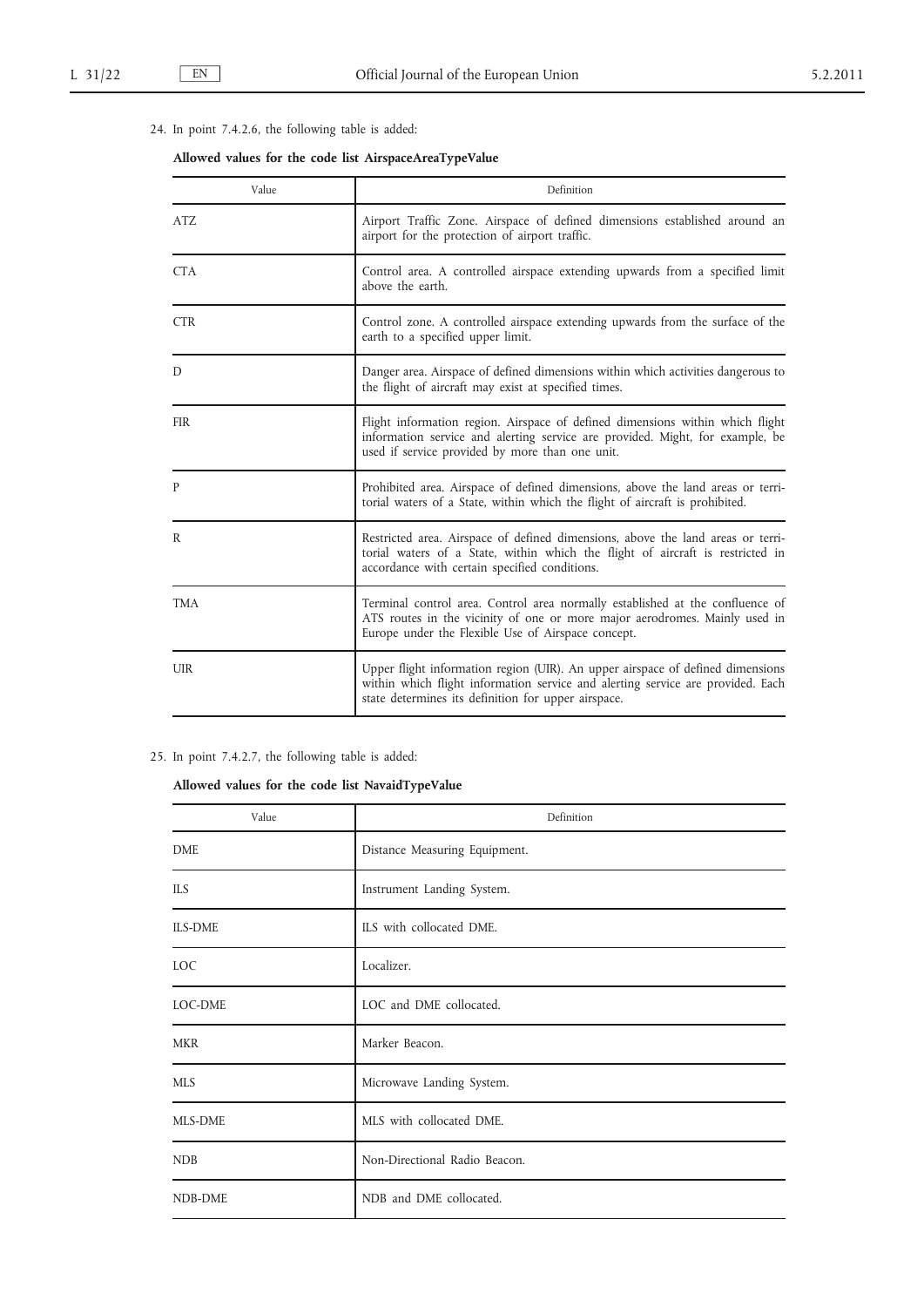| Value          | Definition                                      |
|----------------|-------------------------------------------------|
| NDB-MKR        | Non-Directional Radio Beacon and Marker Beacon. |
| <b>TACAN</b>   | Tactical Air Navigation Beacon.                 |
| TLS            | Transponder Landing System.                     |
| <b>VOR</b>     | VHF Omnidirectional Radio Range.                |
| <b>VOR-DME</b> | VOR and DME collocated.                         |
| <b>VORTAC</b>  | VOR and TACAN collocated.                       |

26. In point 7.4.2.8, the following table is added:

### **Allowed values for the code list PointRoleValue**

| Value     | Definition                                                      |
|-----------|-----------------------------------------------------------------|
| end       | Physical end of a runway direction.                             |
| mid       | The mid point of the runway.                                    |
| start     | Physical start of a runway direction.                           |
| threshold | The beginning of that portion of the runway usable for landing. |

27. In point 7.4.2.9, the following table is added:

**Allowed values for the code list RunwayTypeValue**

| Value       | Definition                                        |
|-------------|---------------------------------------------------|
| <b>FATO</b> | Final Approach and Take Off Area for helicopters. |
| runway      | Runway for airplanes.                             |

28. In point 7.4.2.10, the following table is added:

# **Allowed values for the code list SurfaceCompositionValue**

| Value    | Definition                           |
|----------|--------------------------------------|
| asphalt  | Surface made of an asphalt layer.    |
| concrete | Surface made of a concrete layer.    |
| grass    | Surface consisting of a grass layer. |

### 29. In point 7.5.2.1, the following table is added:

# **Allowed values for the code list CablewayTypeValue**

| Value         | Definition                                                                                                                                                                                                   |
|---------------|--------------------------------------------------------------------------------------------------------------------------------------------------------------------------------------------------------------|
| cabinCableCar | A cableway transport whose vehicles consist of a suspended cabin for carrying<br>groups of people and/or goods inside it from one location to another.                                                       |
| chairLift     | A cableway transport whose vehicles consist of suspended chairs for carrying<br>individuals or groups of people from one location to another via a steel cable or<br>rope which is looped around two points. |
| skiTow        | A cableway transport for pulling skiers and snowboarders uphill.                                                                                                                                             |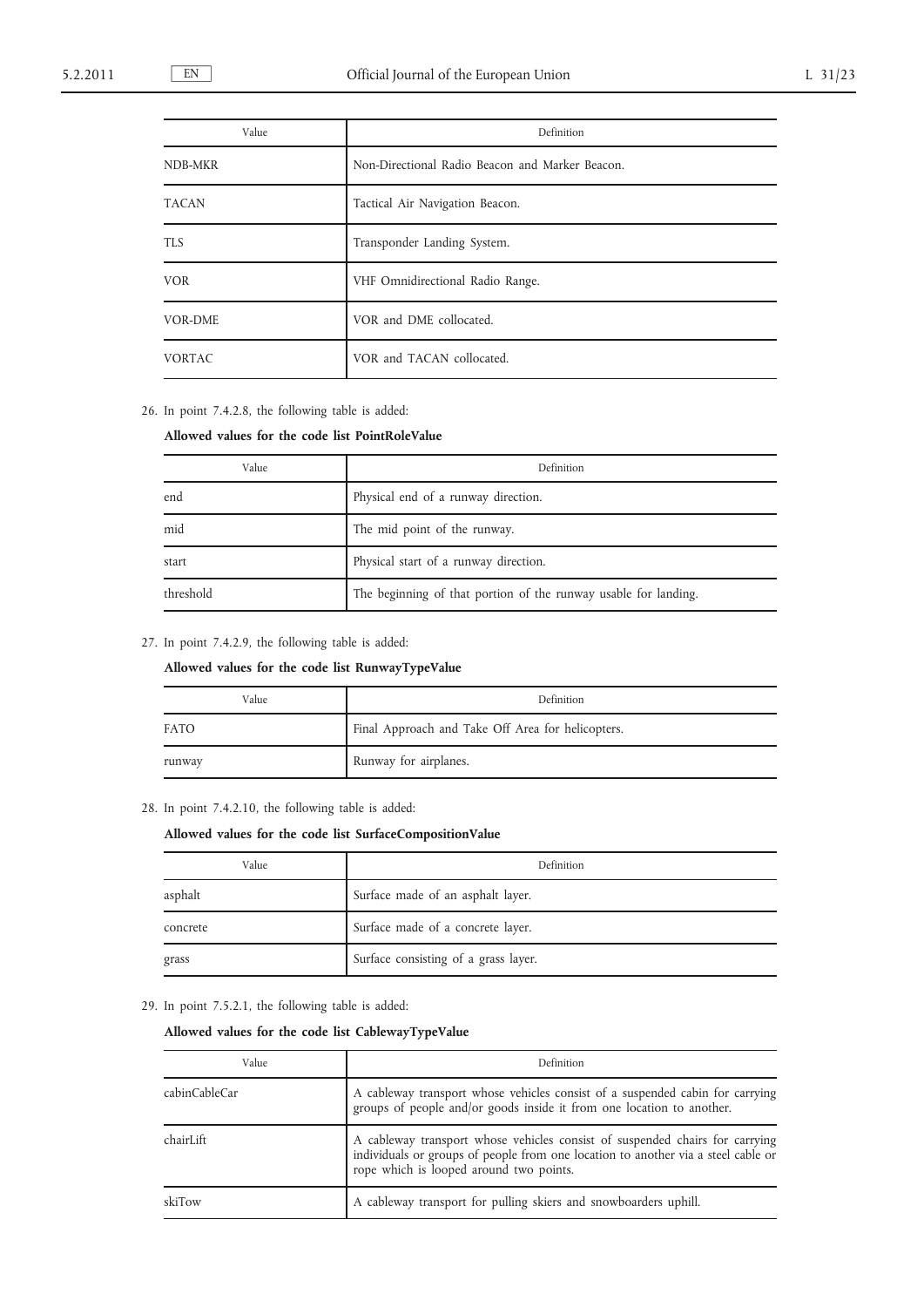# 30. In point 7.6.3.1, the following table is added:

## **Allowed values for the code list FormOfRailwayNodeValue**

| Value         | Definition                                                                                                                                                                                             |
|---------------|--------------------------------------------------------------------------------------------------------------------------------------------------------------------------------------------------------|
| junction      | A railway node where the railway network has a mechanism consisting on a<br>railroad track with two movable rails and the necessary connections, which let<br>vehicles turn from one track to another. |
| levelCrossing | A railway node where the railway network is a crossed by a road at the same<br>level.                                                                                                                  |
| pseudoNode    | A railway node which represents a point where one or more attributes of the<br>railway links connected to it change their value, or a point necessary to describe<br>the geometry of the network.      |
| railwayEnd    | Only one railway link connects to the railway node. It signifies the end of a<br>railway line.                                                                                                         |
| railwayStop   | A place in the railway network where trains stop to load/unload cargo or to let<br>passengers get on and off the train.                                                                                |

# 31. In point 7.6.3.2, the following table is added:

# **Allowed values for the code list RailwayTypeValue**

| Value              | Definition                                                                                                                                                                                                                                                                          |
|--------------------|-------------------------------------------------------------------------------------------------------------------------------------------------------------------------------------------------------------------------------------------------------------------------------------|
| cogRailway         | A railway transport which allows the vehicles to operate on steep gradients,<br>consisting of a railway provided with a toothed rack rail (usually between the<br>running rails) where vehicles are fitted with one or more cog wheels or pinions<br>that mesh with this rack rail. |
| funicular          | A railway transport consisting of a cable attached to a vehicle on rails which<br>moves them up and down a very steep slope. Where possible the ascending and<br>descending vehicles counterbalance each other.                                                                     |
| magneticLevitation | A railway transport based on a single rail which acts as guideway of a vehicle<br>and supports it by means of a magnetic levitation mechanism.                                                                                                                                      |
| metro              | An urban railway transport system used in large urban areas, which runs on a<br>separate track from other transport systems, is usually electrically powered and<br>in some cases runs under ground.                                                                                |
| monorail           | A railway transport based on a single rail which acts as both its only support<br>and guideway.                                                                                                                                                                                     |
| suspendedRail      | A railway transport based on a single rail, acting as both support and guideway,<br>from which a vehicle is suspended to move along the railway.                                                                                                                                    |
| train              | A railway transport usually consisting of two parallel rails on which a powered-<br>vehicle or train machine pulls a connected series of vehicles to move them along<br>the railway in order to transport freight or passengers from one destination to<br>another.                 |
| tramway            | A railway transport system used in urban areas, which often runs at street level,<br>sharing road space with motor traffic and pedestrians. Tramways are usually<br>electrically powered.                                                                                           |

## 32. In point 7.6.3.3, the following table is added:

# **Allowed values for the code list RailwayUseValue**

| Value      | Definition                                                          |
|------------|---------------------------------------------------------------------|
| cargo      | The use of railway is exclusively for cargo operations.             |
| carShuttle | The use of railway is exclusively to perform car shuttle transport. |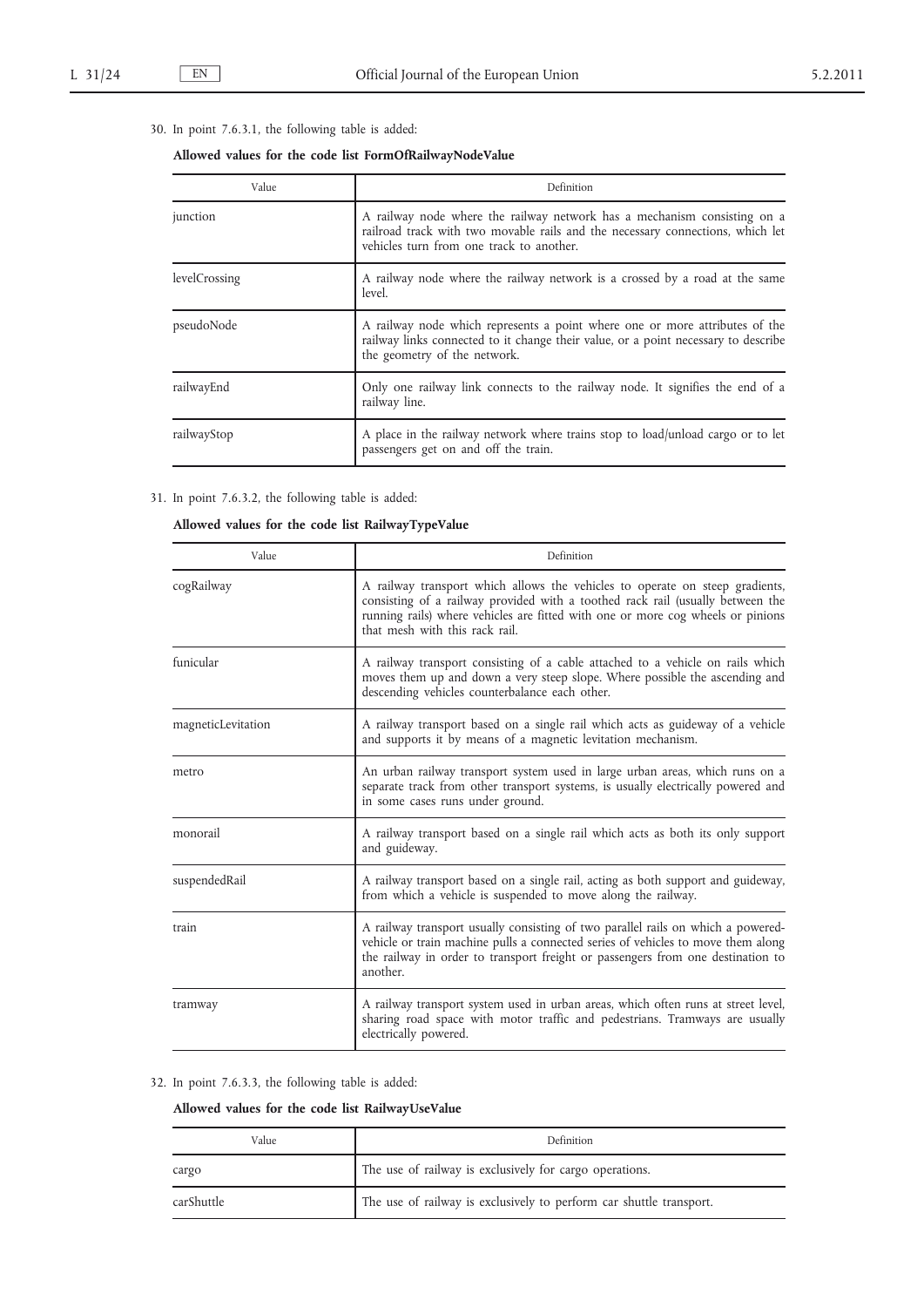| Value      | Definition                                                                 |
|------------|----------------------------------------------------------------------------|
| mixed      | The use of railway is mixed. It is used to transport passengers and cargo. |
| passengers | The use of railway is exclusively to transport passengers.                 |

33. In point 7.7.3.1, the following table is added:

**Allowed values for the code list AreaConditionValue**

| Value                | Definition                                       |
|----------------------|--------------------------------------------------|
| inNationalPark       | Speed limit restriction inside national park.    |
| insideCities         | Speed limit restriction inside cities.           |
| nearRailroadCrossing | Speed limit restriction near rail road crossing. |
| nearSchool           | Speed limit restriction near school.             |
| outsideCities        | Speed limit restriction outside cities.          |
| trafficCalmingArea   | Speed limit restriction in traffic calming area. |

34. In point 7.7.3.2, the following table is added:

# **Allowed values for the code list FormOfRoadNodeValue**

| Value               | Definition                                                                                                                                                                                                                   |
|---------------------|------------------------------------------------------------------------------------------------------------------------------------------------------------------------------------------------------------------------------|
| enclosedTrafficArea | The road node is situated inside and/or represents an enclosed traffic area. A<br>traffic area is an area with no internal structure of legally defined driving<br>directions. At least two roads are connected to the area. |
| junction            | Road node where three or more road links connect.                                                                                                                                                                            |
| levelCrossing       | A road node where the road network is a crossed by a railway at the same level.                                                                                                                                              |
| pseudoNode          | Exactly two road links connect to the road node.                                                                                                                                                                             |
| roadEnd             | Only one road link connects to the road node. It signifies the end of a road.                                                                                                                                                |
| roadServiceArea     | Surface annexed to a road and devoted to offer particular services for it.                                                                                                                                                   |
| roundabout          | The road node represents or is a part of a roundabout. A roundabout is a road<br>which forms a ring on which traffic travelling in only one direction is allowed.                                                            |
| trafficSquare       | The road node is situated inside and/or represents a traffic square. A traffic<br>square is an area (partly) enclosed by roads which is used for non-traffic<br>purposes and which is not a roundabout.                      |

35. In point 7.7.3.3, the following table is added:

## **Allowed values for the code list FormOfWayValue**

| Value                 | Definition                                                                                                                                                                     |
|-----------------------|--------------------------------------------------------------------------------------------------------------------------------------------------------------------------------|
| bicycleRoad           | Road where bicycles are the only vehicles allowed.                                                                                                                             |
| dualCarriageway       | Road with physically separated carriageways regardless of the number of lanes,<br>which is not a motorway or a freeway.                                                        |
| enclosedTrafficArea   | Area with no internal structure of legally defined driving directions. At least two<br>roads are connected to the area.                                                        |
| entranceOrExitCarPark | Road specially designed to enter or to leave a parking area.                                                                                                                   |
| entranceOrExitService | Road used only to enter or to leave a service.                                                                                                                                 |
| freeway               | Road having no single level crossings with other roads.                                                                                                                        |
| motorway              | Road to which regulations will normally apply with regards to entry and use. It<br>has two or more mostly physically separated carriageways and no single level-<br>crossings. |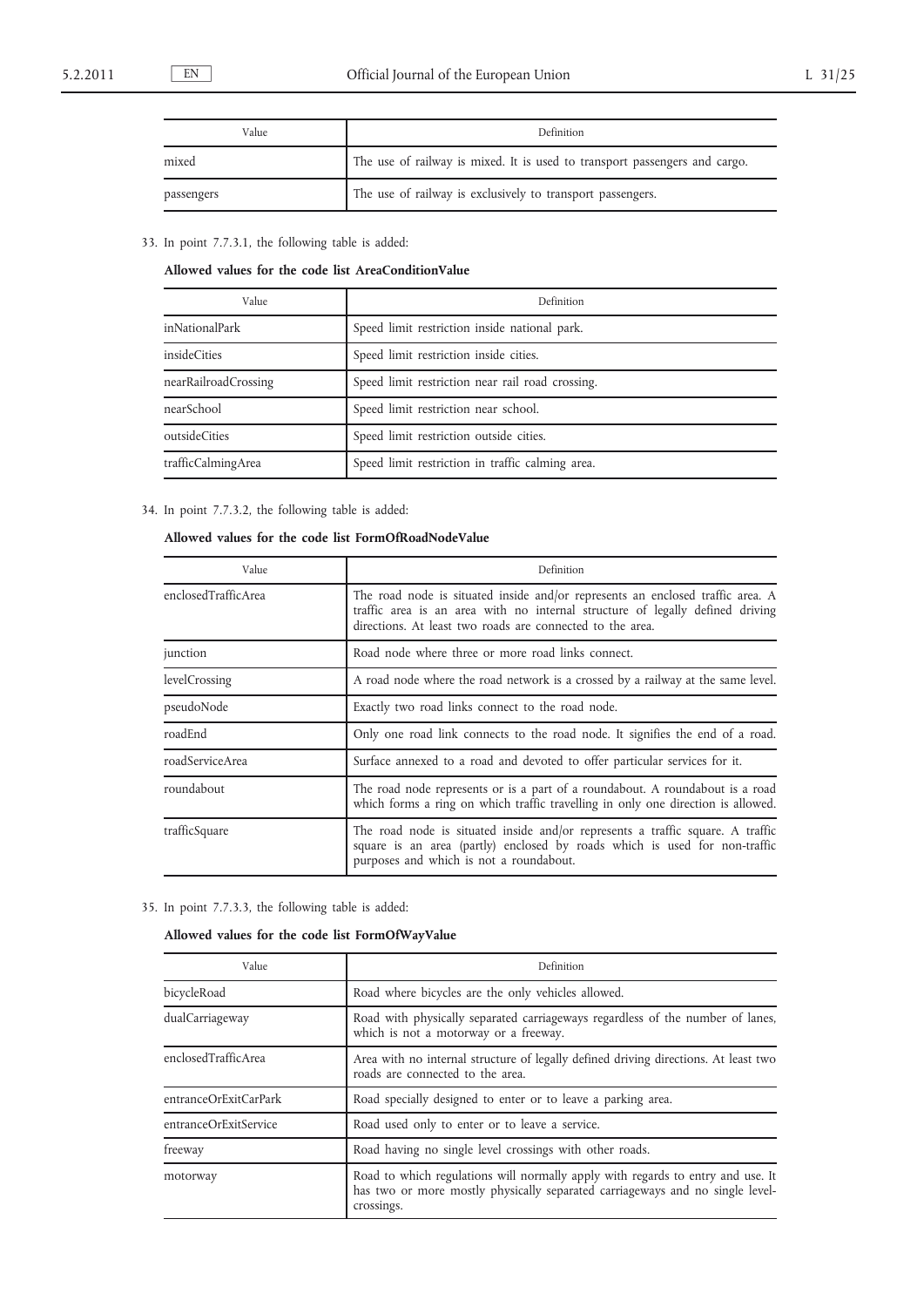| Value             | Definition                                                                                                                                                                |
|-------------------|---------------------------------------------------------------------------------------------------------------------------------------------------------------------------|
| pedestrianZone    | Area with a road network which is especially designed for use by pedestrians.                                                                                             |
| roundabout        | Road which forms a ring on which traffic travelling in only one direction is<br>allowed.                                                                                  |
| serviceRoad       | Road running parallel to, and designed to connect, a road with a relatively high<br>connectivity function with roads with a lower connectivity function.                  |
| singleCarriageway | Road where the traffic is not separated by any physical object.                                                                                                           |
| slipRoad          | Road especially designed to enter or exit another road.                                                                                                                   |
| tractorRoad       | Arranged road only usable for a tractor (farm vehicle or forest machine) or<br>terrain vehicle (a vehicle with higher ground clearance, big wheels and 4<br>wheel drive). |
| trafficSquare     | Area (partly) enclosed by roads which is used for non-traffic purposes and which<br>is not a roundabout.                                                                  |
| walkway           | Road reserved for pedestrian use and closed for regular vehicular use by a<br>physically barrier.                                                                         |

# 36. In point 7.7.3.4, the following table is added:

**Allowed values for the code list RoadPartValue**

| Value        | Definition                                        |
|--------------|---------------------------------------------------|
| carriageway  | The part of a road which is reserved for traffic. |
| pavedSurface | The part of the road which is paved.              |

### 37. In point 7.7.3.5, the following table is added:

## **Allowed values for the code list RoadServiceTypeValue**

| Value      | Definition                                                                           |
|------------|--------------------------------------------------------------------------------------|
| busStation | The road service is a bus stop.                                                      |
| parking    | The road service area is a parking facility.                                         |
| restArea   | The road service is a rest area.                                                     |
| toll       | Area that provides toll services such as ticket dispensers or toll payment services. |

38. In point 7.7.3.6, the following table is added:

### **Allowed values for the code list RoadSurfaceCategoryValue**

| Value   | Definition                      |
|---------|---------------------------------|
| paved   | Road with a hard paved surface. |
| unpaved | Road not paved.                 |

## 39. In point 7.7.3.7, the following table is added:

## **Allowed values for the code list ServiceFacilityValue**

| Value  | Definition            |
|--------|-----------------------|
| drinks | Drinks are available. |
| food   | Food is available.    |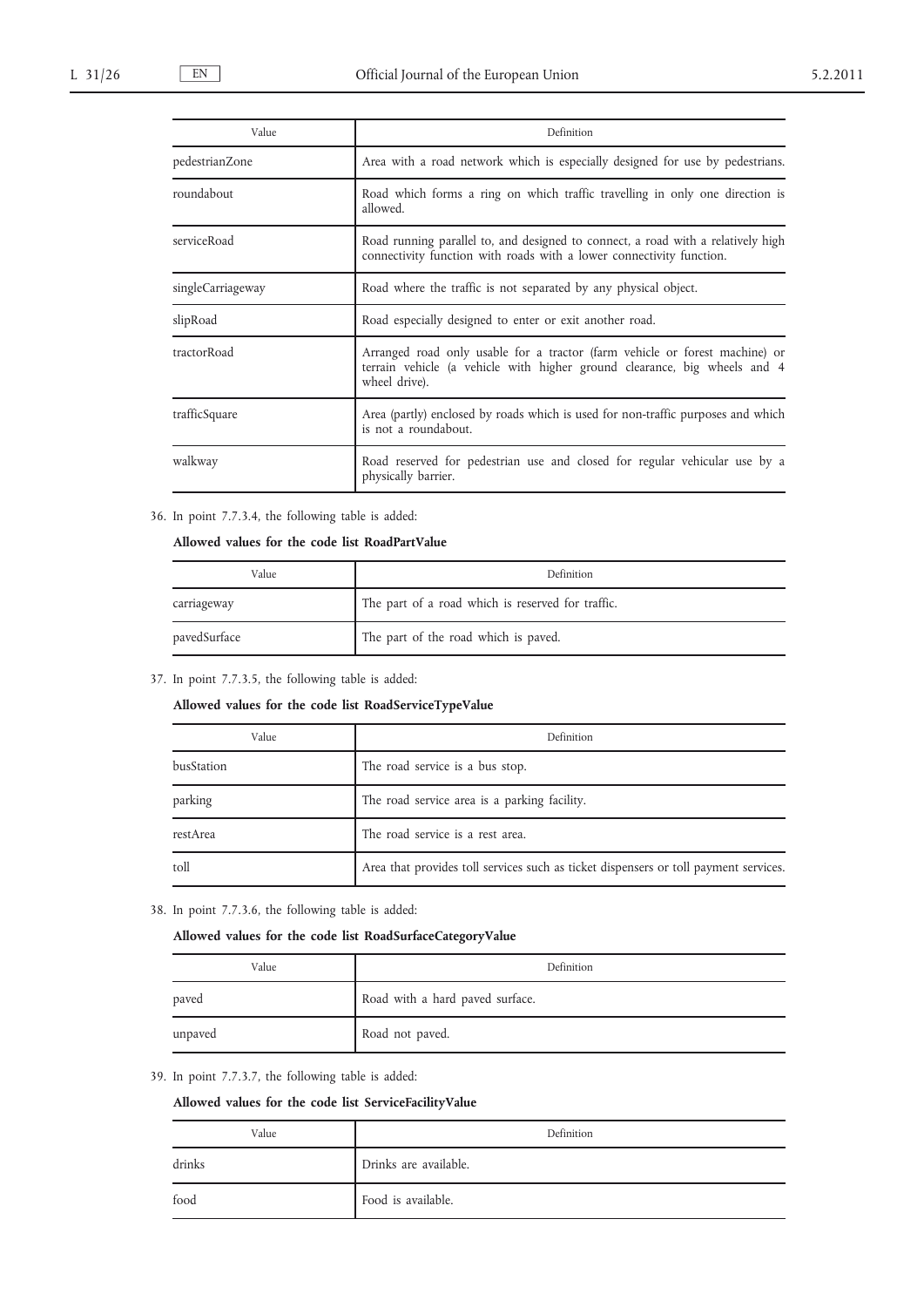| Value      | Definition                    |
|------------|-------------------------------|
| fuel       | Fuel is available.            |
| picnicArea | A picnic area is present.     |
| playground | A playground area is present. |
| shop       | A shop is present.            |
| toilets    | Toilets are present.          |

# 40. In point 7.7.3.8, the following table is added:

# **Allowed values for the code list SpeedLimitSourceValue**

| Value               | Definition                                                                                    |
|---------------------|-----------------------------------------------------------------------------------------------|
| fixedTrafficSign    | Source is a fixed traffic sign (site specific administrative order, explicit speed<br>limit). |
| regulation          | Source is a regulation (national regulation, rule or 'implicit speed limit').                 |
| variableTrafficSign | Source is a variable traffic sign.                                                            |

# 41. In point 7.7.3.9, the following table is added:

# **Allowed values for the code list VehicleTypeValue**

| Value                | Definition                                                                                                                                                     |
|----------------------|----------------------------------------------------------------------------------------------------------------------------------------------------------------|
| allVehicle           | Any vehicle, not including pedestrians.                                                                                                                        |
| bicycle              | A pedal-driven two-wheeled vehicle.                                                                                                                            |
| carWithTrailer       | A passenger car with an attached trailer.                                                                                                                      |
| deliveryTruck        | A truck vehicle of relatively small size, whose principal use is for delivery of<br>goods and materials.                                                       |
| emergencyVehicle     | A vehicle engaged in emergency response, including but not limited to police,<br>ambulance and fire.                                                           |
| employeeVehicle      | A vehicle operated by an employee of an organization that is used according to<br>that organization's procedures.                                              |
| facilityVehicle      | A vehicle dedicated to a localized area within a private or restricted estate.                                                                                 |
| farmVehicle          | Vehicle commonly associated with farming activities.                                                                                                           |
| highOccupancyVehicle | Vehicle populated with a number of occupants corresponding to (or exceeding)<br>the specified minimum number of passengers.                                    |
| lightRail            | Train-like transport vehicle limited to a rail network within a limited area.                                                                                  |
| mailVehicle          | A vehicle that collects, carries or delivers mail.                                                                                                             |
| militaryVehicle      | Vehicle authorized by a military authority.                                                                                                                    |
| moped                | Two or three wheeled vehicle equipped with internal combustion engine, with<br>size less than 50 cc and maximum speed that does not exceed 45 km/h<br>(28mph). |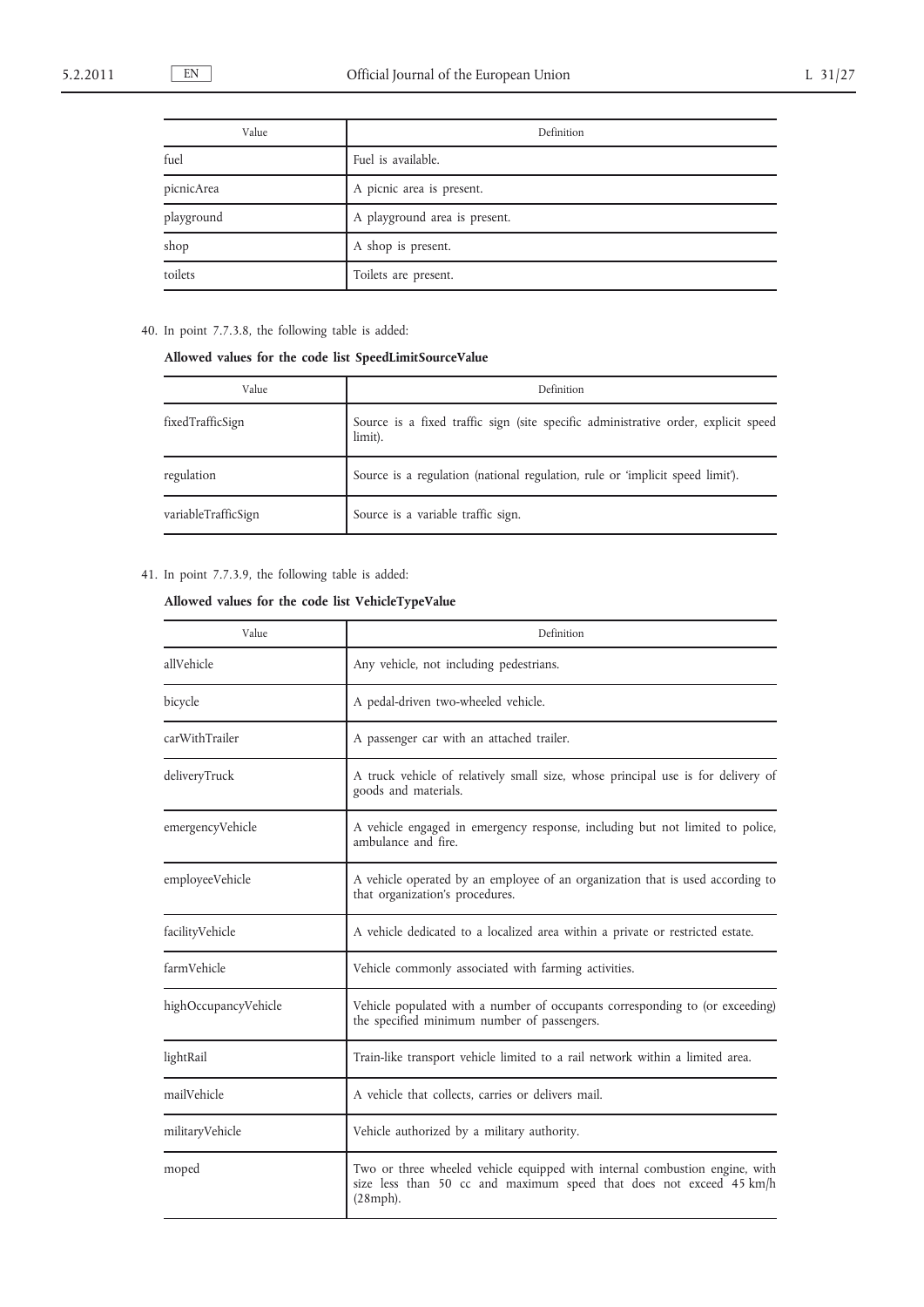| Value                         | Definition                                                                                                                                              |
|-------------------------------|---------------------------------------------------------------------------------------------------------------------------------------------------------|
| motorcycle                    | Two or three wheeled vehicle equipped with internal combustion engine, with<br>size more than 50 cc and maximum speed that does exceed 45 km/h (28mph). |
| passengerCar                  | A small vehicle designed for private transport of people.                                                                                               |
| pedestrian                    | A person on foot.                                                                                                                                       |
| privateBus                    | A vehicle designed for transport of large groups of people, privately owned or<br>chartered.                                                            |
| publicBus                     | A vehicle designed for transport of large groups of people that is generally<br>characterised by published routes and schedules.                        |
| residentialVehicle            | A vehicle whose owner is resident (or a guest) of particular street or town area.                                                                       |
| schoolBus                     | Vehicle operated on behalf of a school to transport students.                                                                                           |
| snowChainEquippedVehicle      | Any vehicle equipped with snow chains.                                                                                                                  |
| tanker                        | A truck with more than two axles used to transport liquid or gas loads in bulk.                                                                         |
| taxi                          | A vehicle licensed for hire usually fitted with a meter.                                                                                                |
| transportTruck                | A truck vehicle for long range transport of goods.                                                                                                      |
| trolleyBus                    | A bus-like mass transport vehicle hooked up to an electrical network for power<br>supply.                                                               |
| vehicleForDisabledPerson      | A vehicle with supporting identification that designates a vehicle for disabled<br>persons.                                                             |
| vehicleWithExplosiveLoad      | Vehicle transporting explosive cargo.                                                                                                                   |
| vehicleWithOtherDangerousLoad | Vehicle transporting dangerous cargo other than explosive or water-polluting<br>loads.                                                                  |
| vehicleWithWaterPollutingLoad | Vehicle transporting water-polluting cargo.                                                                                                             |

## 42. In point 7.7.3.10, the following table is added:

## **Allowed values for the code list WeatherConditionValue**

| Value | Definition                                              |
|-------|---------------------------------------------------------|
| fog   | Speed applies when fog is present.                      |
| ice   | Speed applies when ice is present.                      |
| rain  | Speed applies when rain is present.                     |
| smog  | Speed applies when a certain amount of smog is present. |
| snow  | Speed applies when snow is present.                     |

43. In point 7.8.3.1, the following table is added:

# **Allowed values for the code list FerryUseValue**

| Value      | Definition                                                                       |
|------------|----------------------------------------------------------------------------------|
| cars       | Ferry carries cars.                                                              |
| other      | Ferry carries others forms of transport than passengers, cars, trucks or trains. |
| passengers | Ferry carries passengers.                                                        |
| train      | Ferry carries trains.                                                            |
| trucks     | Ferry carries trucks.                                                            |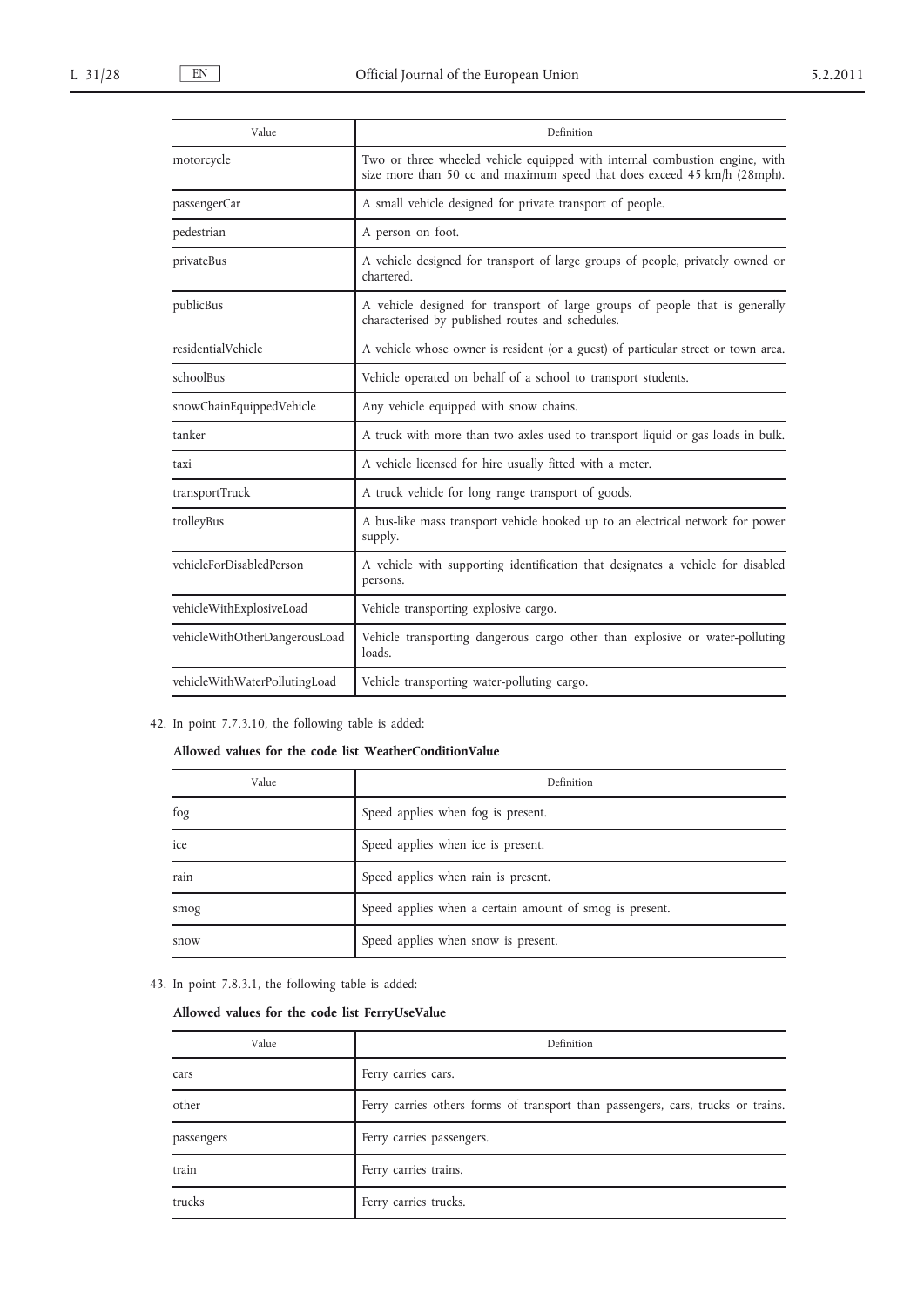## 44. In point 7.8.3.2, the following table is added:

## **Allowed values for the code list FormOfWaterwayNodeValue**

| Value         | Definition                                                                                                                                                 |
|---------------|------------------------------------------------------------------------------------------------------------------------------------------------------------|
| junctionFork  | Infrastructure elements where one vessel traffic flow crosses another vessel traffic<br>flow or points where vessel traffic flows divide or come together. |
| lockComplex   | Lock or group of locks, intended for raising and lowering boats between<br>stretches of water of different levels on river and canal waterways.            |
| movableBridge | Bridge that can be raised or turned to allow the passage of ships.                                                                                         |
| shipLift      | A machine for transporting boats between water bodies at two different<br>elevations, which is used as an alternative to the canal locks.                  |
| waterTerminal | The location where goods are transhipped.                                                                                                                  |
| turningBasin  | A place where a canal or narrow waterway is widened to allow boats to turn<br>around.                                                                      |

## 45. In point 8.4.2.1, the following table is added:

## **Allowed values for the code list HydroNodeCategoryValue**

| Value            | Definition                                                                                                                                                                              |
|------------------|-----------------------------------------------------------------------------------------------------------------------------------------------------------------------------------------|
| boundary         | Node used to connect different networks.                                                                                                                                                |
| flowConstriction | A network node unrelated to the network topology per se, but associated with a<br>hydrographic point of interest or facility, or a man-made object, that affects the<br>network flow.   |
| flowRegulation   | A network node unrelated to the network topology per se, but associated with a<br>hydrographic point of interest or facility, or a man-made object, that regulates<br>the network flow. |
| junction         | Node where three or more links connect.                                                                                                                                                 |
| outlet           | Ending node of a series of interconnected links.                                                                                                                                        |
| source           | Starting node of a series of interconnected links.                                                                                                                                      |

### 46. In point 8.5.4.1, the following table is added:

## **Allowed values for the code list CrossingTypeValue**

| Value    | Definition                                                                                                                                                                                         |
|----------|----------------------------------------------------------------------------------------------------------------------------------------------------------------------------------------------------|
| aqueduct | A pipe or artificial channel that is designed to transport water from a remote<br>source, usually by gravity, for freshwater supply, agricultural, and/or industrial<br>use.                       |
| bridge   | A structure that connects two locations and provides for the passage of a trans-<br>portation route over a terrain obstacle.                                                                       |
| culvert  | An enclosed channel for carrying a watercourse under a route.                                                                                                                                      |
| siphon   | A pipe used for conveying liquid from one level to a lower level, using the liquid<br>pressure differential to force a column of the liquid up to a higher level before it<br>falls to the outlet. |

## 47. In point 8.5.4.2, the following table is added:

# **Allowed values for the code list HydrologicalPersistenceValue**

| Value     | Definition                                                                                                 |
|-----------|------------------------------------------------------------------------------------------------------------|
| dry       | Filled and/or flowing infrequently, generally only during and/or immediately after<br>heavy precipitation. |
| ephemeral | Filled and/or flowing during and immediately after precipitation.                                          |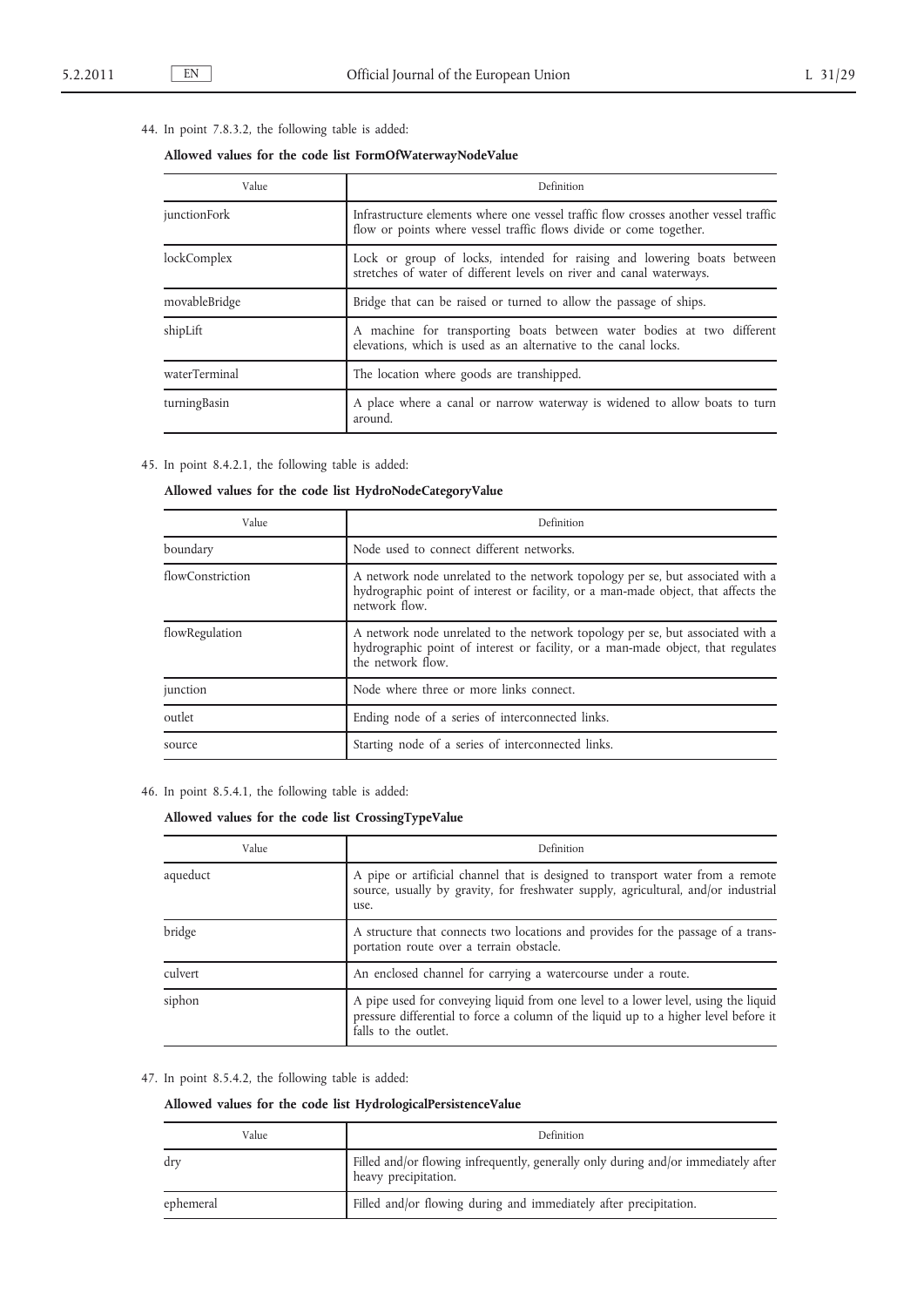| Value        | <b>Definition</b>                                       |
|--------------|---------------------------------------------------------|
| intermittent | Filled and/or flowing for part of the year.             |
| perennial    | Filled and/or flowing continuously throughout the year. |

# 48. In point 8.5.4.3, the following table is added:

## **Allowed values for the code list InundationValue**

| Value      | Definition                                                                                  |
|------------|---------------------------------------------------------------------------------------------|
| controlled | A tract periodically flooded by the regulation of the level of water impounded by<br>a dam. |
| natural    | A tract periodically covered by flood water, excluding tidal waters.                        |

# 49. In point 8.5.4.4, the following table is added:

## **Allowed values for the code list ShoreTypeValue**

| Value    | Definition                                                                                                                                                               |
|----------|--------------------------------------------------------------------------------------------------------------------------------------------------------------------------|
| boulders | Large water- or weather-worn stones.                                                                                                                                     |
| clay     | A stiff tenacious fine-grained earth consisting mainly of hydrated aluminosil-<br>icates, which become more plastic when water is added and can be moulded<br>and dried. |
| gravel   | Small water-worn or pounded stones.                                                                                                                                      |
| mud      | Soft wet soil, sand, dust, and/or other earthy matter.                                                                                                                   |
| rock     | Stones of any size.                                                                                                                                                      |
| sand     | Granular material consisting of small eroded fragments of (mainly siliceous)<br>rocks, finer than gravel and larger than a coarse silt grain.                            |
| shingle  | Small, loose, rounded water-worn pebbles, especially as accumulated on a<br>seashore.                                                                                    |
| stone    | Pieces of rock or mineral substance (other than metal) of definite form and size,<br>usually artificially shaped, and used for some special purpose.                     |

| 50. In point 8.5.4.5, the following table is added: |  |
|-----------------------------------------------------|--|
|-----------------------------------------------------|--|

# **Allowed values for the code list WaterLevelValue**

| Value                     | Definition                                                                                                                                                  |
|---------------------------|-------------------------------------------------------------------------------------------------------------------------------------------------------------|
| equinoctialSpringLowWater | The level of low water springs near the time of an equinox.                                                                                                 |
| higherHighWater           | The highest of the high waters (or single high water) of any specified tidal day<br>due to the declination A1 effects of the moon and sun.                  |
| higherHighWaterLargeTide  | The average of the highest high waters, one from each of 19 years of obser-<br>vations.                                                                     |
| highestAstronomicalTide   | The highest tidal level, which can be predicted to occur under average meteoro-<br>logical conditions and under any combination of astronomical conditions. |
| highestHighWater          | The highest water level observed at a location.                                                                                                             |
| highWater                 | The highest level reached at a location by the water surface in one tidal cycle.                                                                            |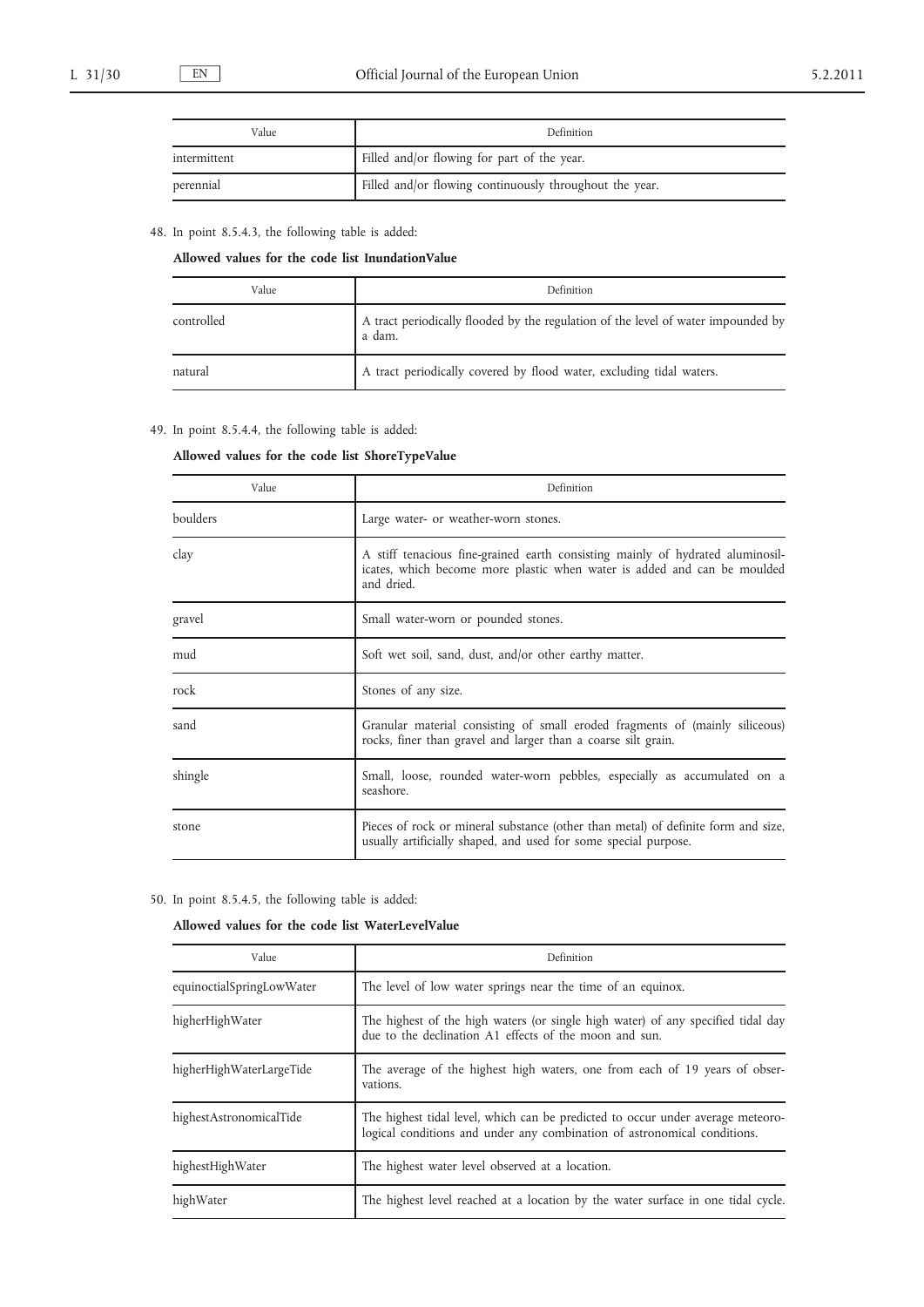| Value                      | Definition                                                                                                                                            |
|----------------------------|-------------------------------------------------------------------------------------------------------------------------------------------------------|
| highWaterSprings           | An arbitrary level, approximating that of mean high water springs.                                                                                    |
| indianSpringHighWater      | A tidal surface datum approximating the level of the mean of the higher high<br>water at spring tides.                                                |
| indianSpringLowWater       | A tidal surface datum approximating the level of the mean of the lower low<br>water at spring tides.                                                  |
| localDatum                 | An arbitrary datum defined by an authority of a local harbour, from which levels<br>and tidal heights are measured by that authority.                 |
| lowerLowWater              | The lowest of the low waters (or single low water) of any specified tidal day due<br>to the declination A1 effects of the moon and sun.               |
| lowerLowWaterLargeTide     | The average of the lowest low waters, one from each of 19 years of observations.                                                                      |
| lowestAstronomicalTide     | The lowest tide level that can be predicted to occur under average meteorological<br>conditions and under any combination of astronomical conditions. |
| lowestLowWater             | An arbitrary level conforming to the lowest tide observed at a location, or<br>somewhat lower.                                                        |
| lowestLowWaterSprings      | An arbitrary level conforming to the lowest water level observed at a location at<br>spring tides during a period shorter than 19 years.              |
| lowWater                   | An approximation of mean low water adopted as the reference level for a limited<br>region, irrespective of better determinations later.               |
| lowWaterDatum              | An approximation of mean low water that has been adopted as a standard<br>reference for a limited area.                                               |
| lowWaterSprings            | A level approximating that of mean low water springs.                                                                                                 |
| meanHigherHighWater        | The average height of higher high waters at a location over a 19-year period.                                                                         |
| meanHigherHighWaterSprings | The average height of higher high water at spring tides at a location.                                                                                |
| meanHigherLowWater         | The average of the higher low water height of each tidal day observed over a<br>National Tidal Datum Epoch.                                           |
| meanHighWater              | The average height of all high waters at a location over a 19-year period.                                                                            |
| meanHighWaterNeaps         | The average height of the high waters of the neap tide.                                                                                               |
| meanHighWaterSprings       | The average height of the high waters of spring tides.                                                                                                |
| meanLowerHighWater         | The average of the lower high water height of each tidal day observed over a<br>National Tidal Datum Epoch.                                           |
| meanLowerLowWater          | The average height of the lower low waters at a location over a 19-year period.                                                                       |
| meanLowerLowWaterSprings   | The average height of lower low water at spring tides at a location.                                                                                  |
| meanLowWater               | The average height of all low waters at a location over a 19-year period.                                                                             |
| meanLowWaterNeaps          | The average height of the low waters of the neap tide.                                                                                                |
| meanLowWaterSprings        | The average height of the low waters of spring tides.                                                                                                 |
| meanSeaLevel               | The average height of the sea at a tide station measured from a fixed prede-<br>termined reference level.                                             |
| meanTideLevel              | The arithmetic mean of mean high water and mean low water.                                                                                            |
| meanWaterLevel             | The average of all hourly water levels over the available period of record.                                                                           |
| nearlyHighestHighWater     | An arbitrary level approximating the highest water level observed at a location,<br>usually equivalent to the high water springs.                     |
| nearlyLowestLowWater       | A level approximating the lowest water level observed at a location, usually<br>equivalent to Indian spring low water.                                |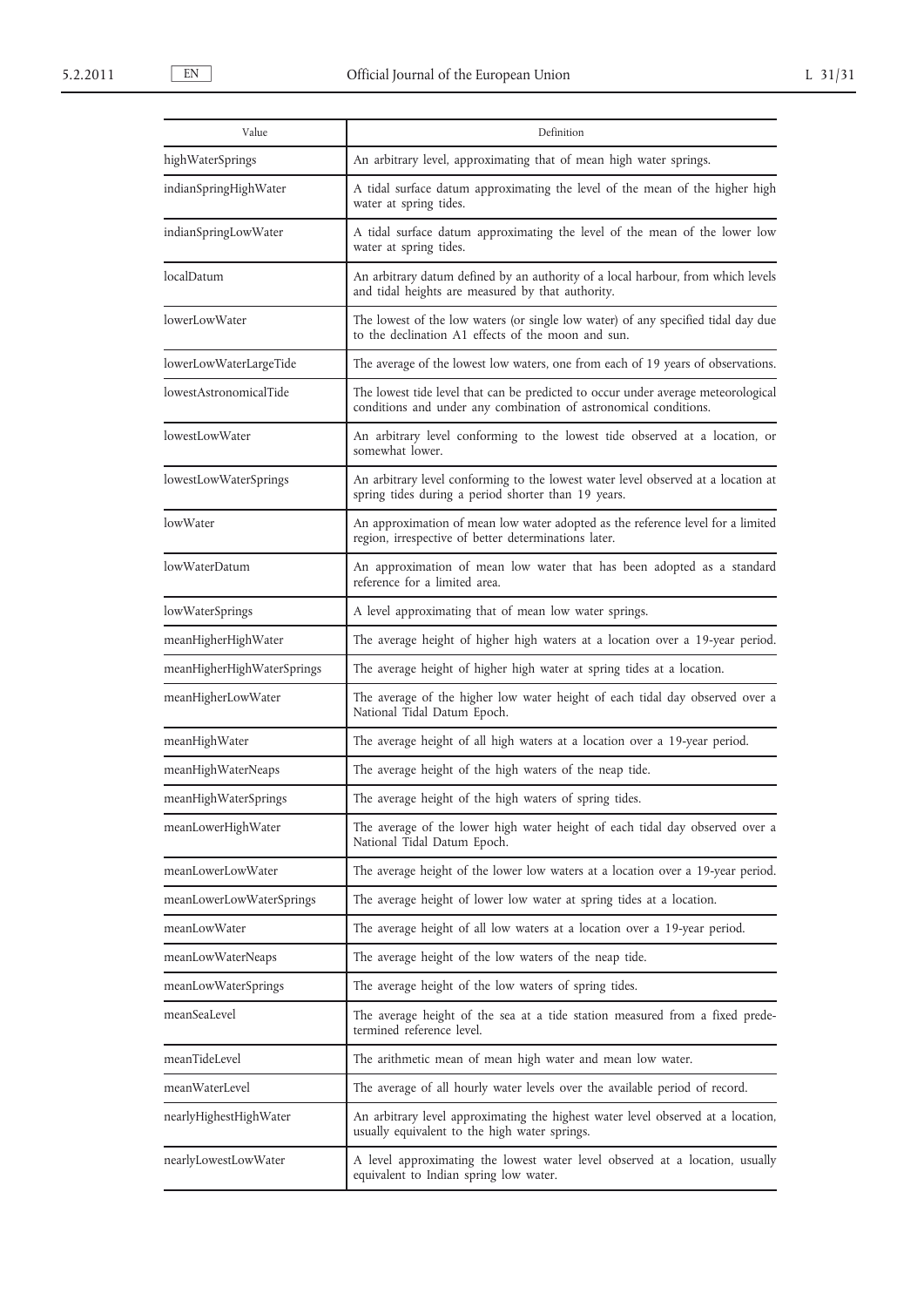| Value                 | Definition                                                                                                                                                 |
|-----------------------|------------------------------------------------------------------------------------------------------------------------------------------------------------|
| tropicHigherHighWater | The highest of the high waters (or single high water) of the tides occurring<br>semimonthly when the effect of the Moon's maximum declination is greatest. |
| tropicLowerLowWater   | The lowest of the low waters (or single low water) of the tides occurring<br>semimonthly when the effect of the Moon's maximum declination is greatest.    |

# 51. In point 9.4.1, the following table is added:

**Allowed values for the code list DesignationSchemeValue**

| Value                               | Definition                                                                                                                    |
|-------------------------------------|-------------------------------------------------------------------------------------------------------------------------------|
| emeraldNetwork                      | The Protected Site has a designation under the Emerald Network.                                                               |
| <b>IUCN</b>                         | The Protected Site has a classification using the International Union for Conser-<br>vation of Nature classification scheme.  |
| nationalMonumentsRecord             | The Protected Site has a classification using the National Monuments Record<br>classification scheme.                         |
| $n_{\text{atura}}$ 2000             | The Protected Site has a designation under either the Habitat Directive<br>$(92/43/EEC)$ or the Birds Directive (79/409/EEC). |
| ramsar                              | The Protected Site has a designation under the Ramsar Convention.                                                             |
| UNESCOManAndBiospherePro-<br>gramme | The Protected Site has a designation under UNESCO Man and Biosphere<br>programme.                                             |
| UNESCOWorldHeritage                 | The Protected Site has a designation under UNESCO World Heritage Convention.                                                  |

# 52. In point 9.4.3, the following table is added:

# **Allowed values for the code list IUCNDesignationValue**

| Value                        | Definition                                                                                                     |
|------------------------------|----------------------------------------------------------------------------------------------------------------|
| habitatSpeciesManagementArea | The Protected Site is classified as a habitat species management area under the<br>IUCN classification scheme. |
| managedResourceProtectedArea | The Protected Site is classified as a managed resource protected area under the<br>IUCN classification scheme. |
| nationalPark                 | The Protected Site is classified as a national park under the IUCN classification<br>scheme.                   |
| naturalMonument              | The Protected Site is classified as a natural monument under the IUCN classifi-<br>cation scheme.              |
| ProtectedLandscapeOrSeascape | The Protected Site is classified as a protected landscape or seascape under the<br>IUCN classification scheme. |
| strictNatureReserve          | The Protected Site is classified as a strict nature reserve under the IUCN classifi-<br>cation scheme.         |
| wildernessArea               | The Protected Site is classified as a wilderness area under the IUCN classification<br>scheme.                 |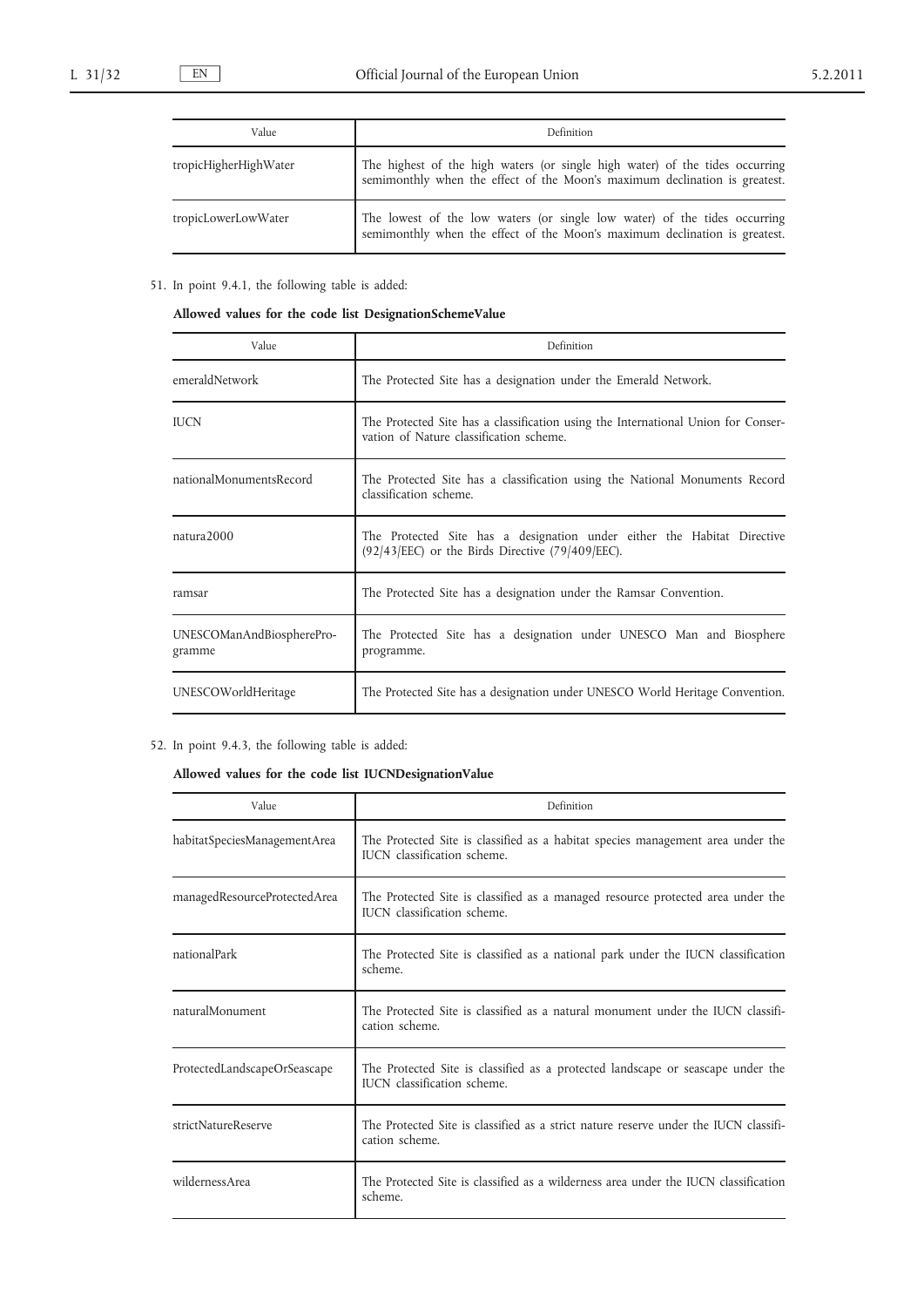# 53. In point 9.4.4, the following table is added:

# **Allowed values for the code list NationalMonumentsRecordDesignationValue**

| Value                      | Definition                                                                                                                                 |
|----------------------------|--------------------------------------------------------------------------------------------------------------------------------------------|
| agricultureAndSubsistence  | The Protected Site is classified as an agricultural or subsistence monument under<br>the National Monuments Record classification scheme.  |
| civil                      | The Protected Site is classified as a civil monument under the National<br>Monuments Record classification scheme.                         |
| commemorative              | The Protected Site is classified as a commemorative monument under the<br>National Monuments Record classification scheme.                 |
| commercial                 | The Protected Site is classified as a commercial monument under the National<br>Monuments Record classification scheme.                    |
| communications             | The Protected Site is classified as a communications monument under the<br>National Monuments Record classification scheme.                |
| defence                    | The Protected Site is classified as a defence monument under the National<br>Monuments Record classification scheme.                       |
| domestic                   | The Protected Site is classified as a domestic monument under the National<br>Monuments Record classification scheme.                      |
| education                  | The Protected Site is classified as an education monument under the National<br>Monuments Record classification scheme.                    |
| gardensParksAndUrbanSpaces | The Protected Site is classified as a garden, park or urban space monument under<br>the National Monuments Record classification scheme.   |
| healthAndWelfare           | The Protected Site is classified as a health and welfare monument under the<br>National Monuments Record classification scheme.            |
| industrial                 | The Protected Site is classified as an industrial monument under the National<br>Monuments Record classification scheme.                   |
| maritime                   | The Protected Site is classified as a maritime monument under the National<br>Monuments Record classification scheme.                      |
| monument                   | The Protected Site is classified as a monument with some unclassified form<br>under the National Monuments Record classification scheme.   |
| recreational               | The Protected Site is classified as a recreational monument under the National<br>Monuments Record classification scheme.                  |
| religiousRitualAndFunerary | The Protected Site is classified as a religious, ritual or funerary monument under<br>the National Monuments Record classification scheme. |
| settlement                 | The Protected Site is classified as a settlement under the National Monuments<br>Record classification scheme.                             |
| transport                  | The Protected Site is classified as a transport monument under the National<br>Monuments Record classification scheme.                     |
| waterSupplyAndDrainage     | The Protected Site is classified as a water supply and drainage monument under<br>the National Monuments Record classification scheme.     |